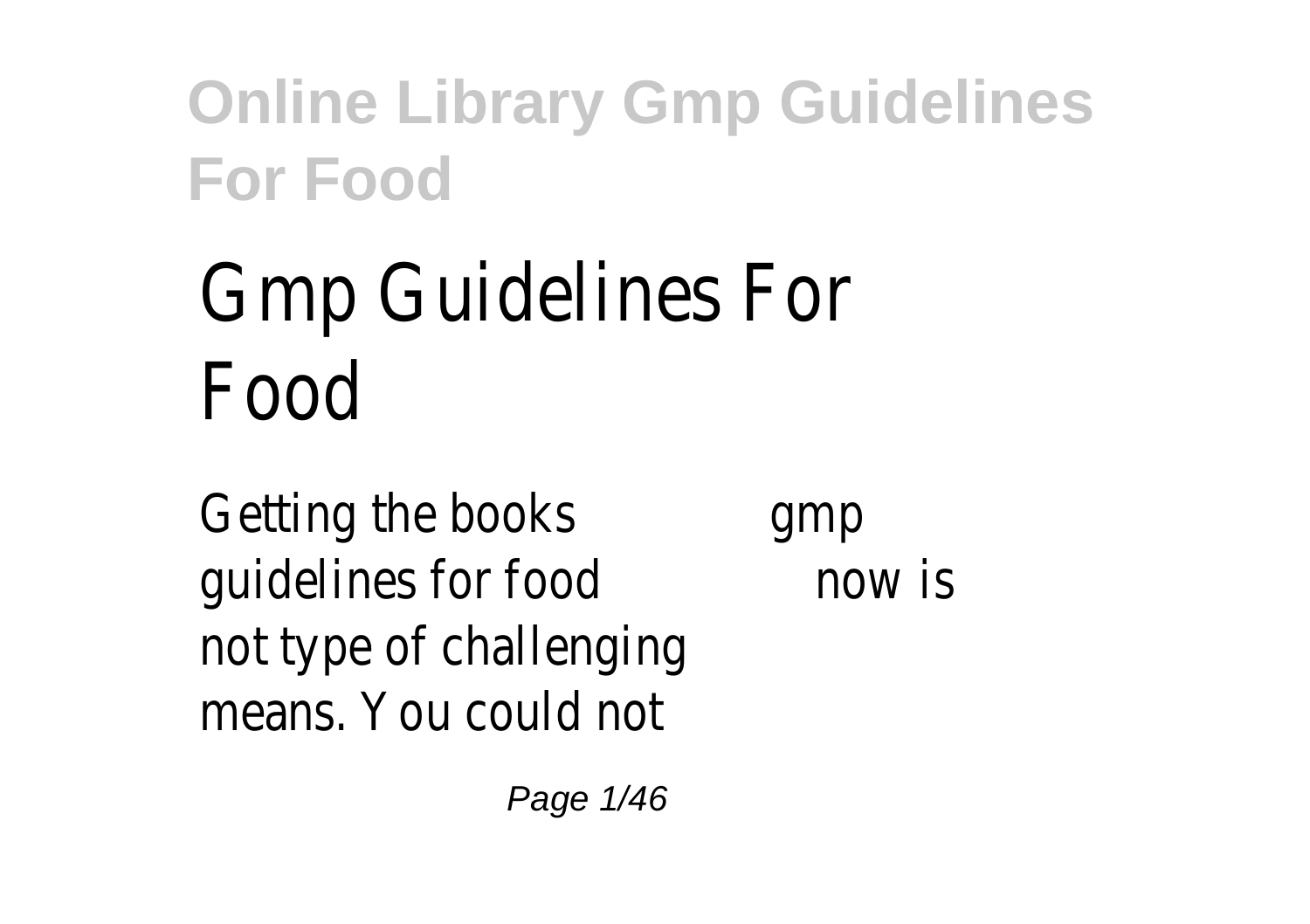lonesome going in the manner of ebook increase or library or borrowing from your connections to get into them. This is an enormously easy means to specifically acquire guide by on-line. This online pronouncement Page 2/46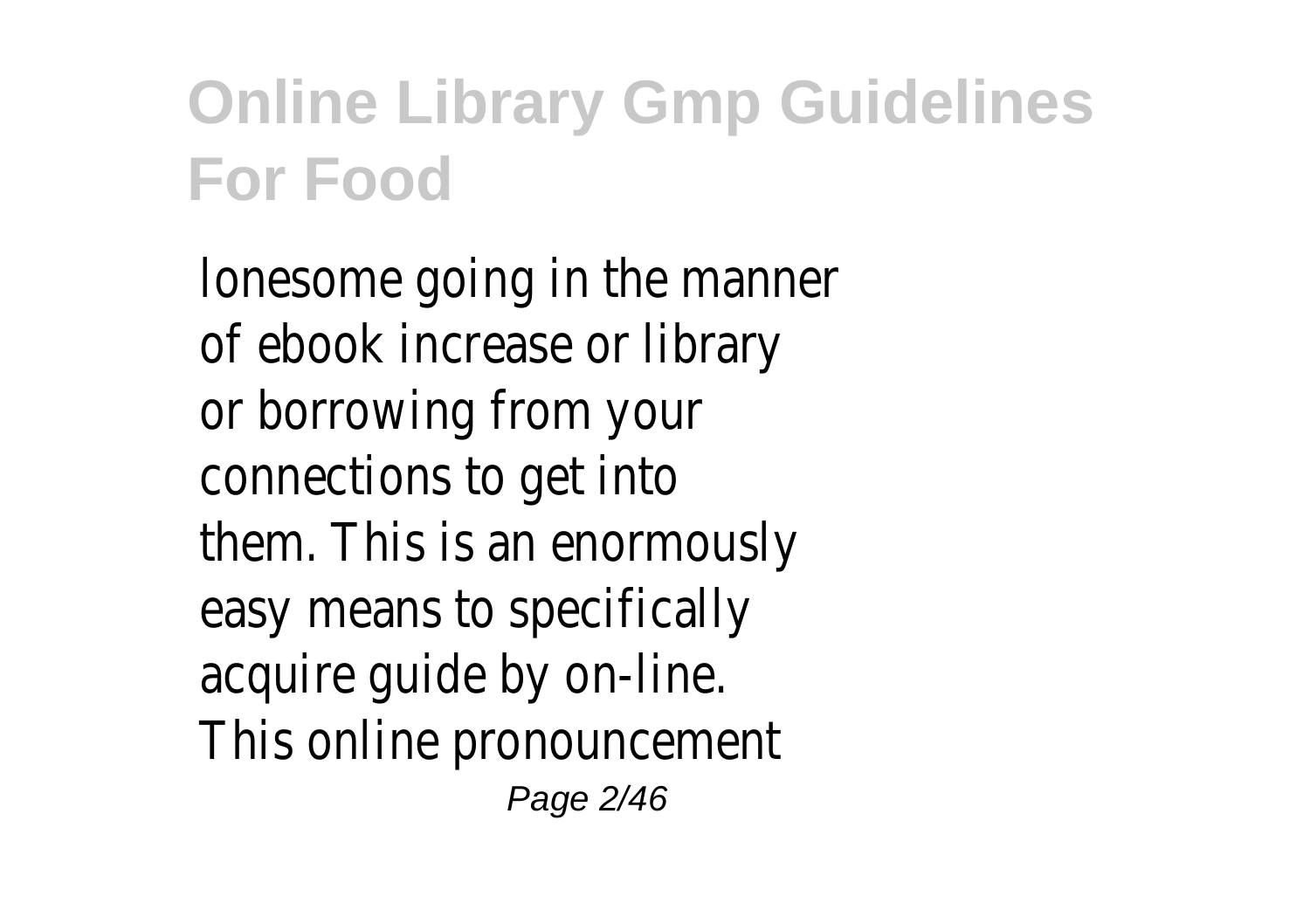gmp guidelines for food can be one of the options to accompany you taking into account having new time.

It will not waste your time. agree to me, the e-book will unquestionably tune you Page 3/46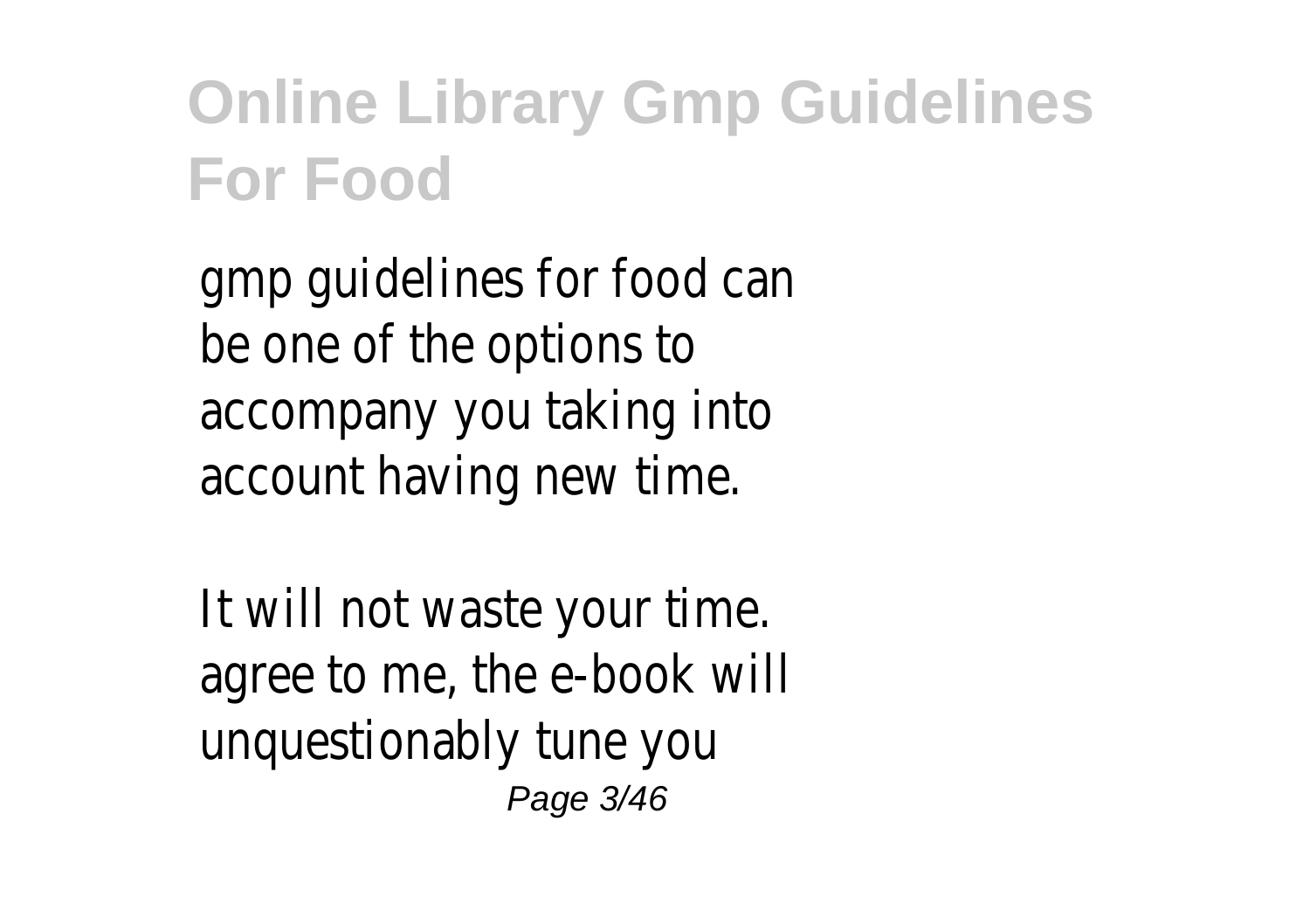extra issue to read. Just invest little epoch to gain access to this on-line broadcast gmp guidelines for food as competently as review them wherever you are now.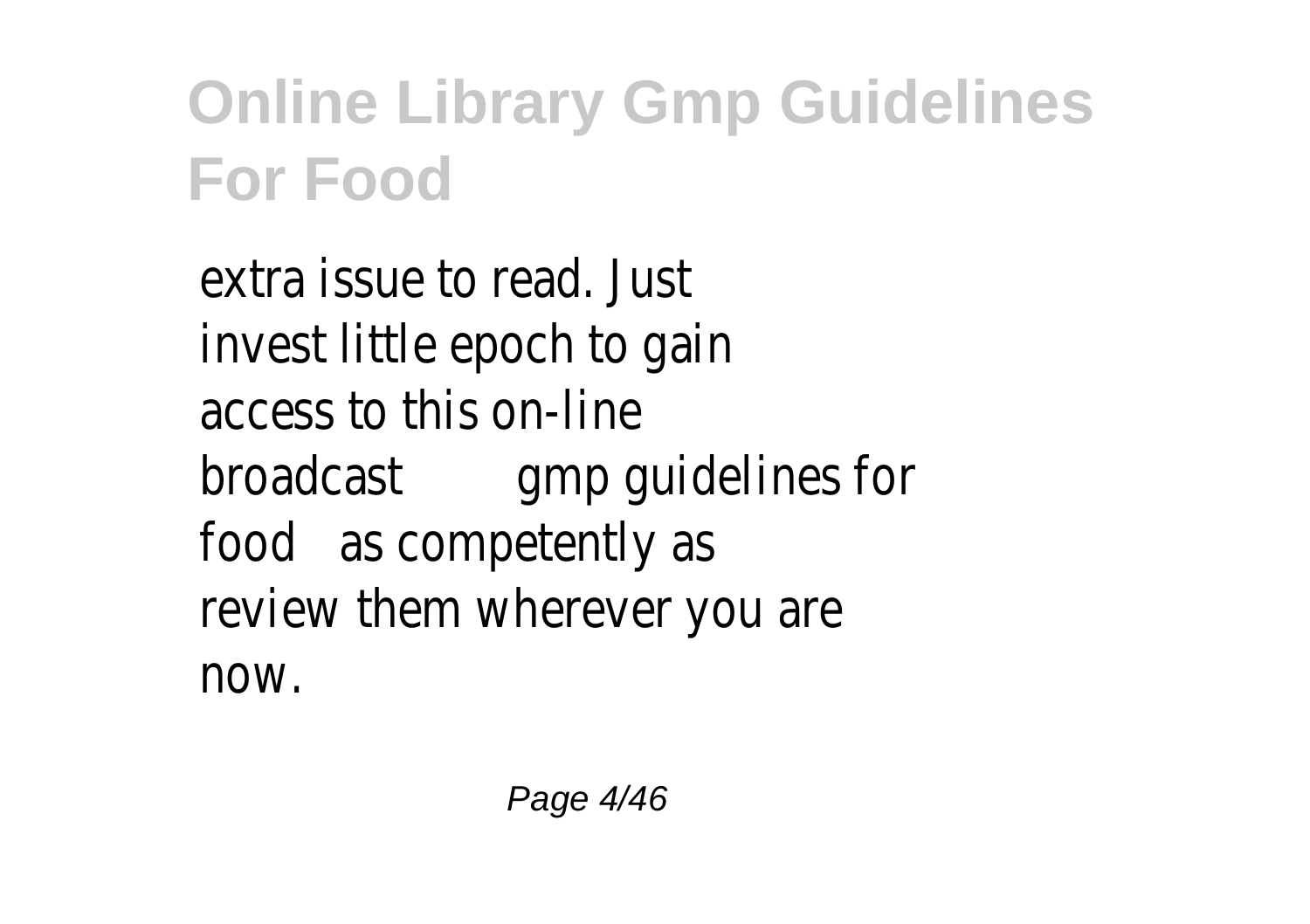Wikibooks is a useful resource if you're curious about a subject, but you couldn't reference it in academic work. It's also worth noting that although Wikibooks' editors are sharpeyed, some less scrupulous Page 5/46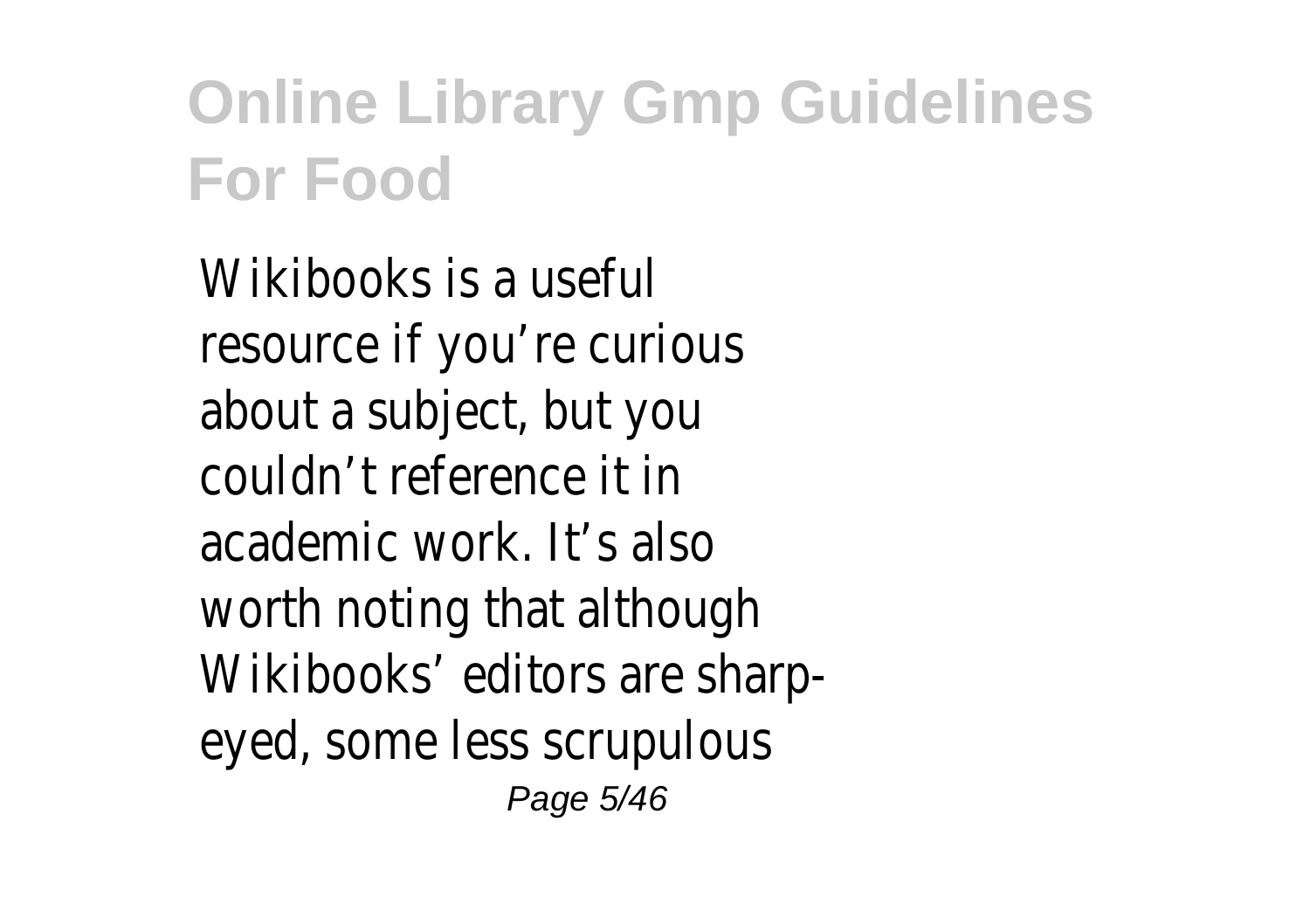contributors may plagiarize copyright-protected work by other authors. Some recipes, for example, appear to be paraphrased from well-known chefs.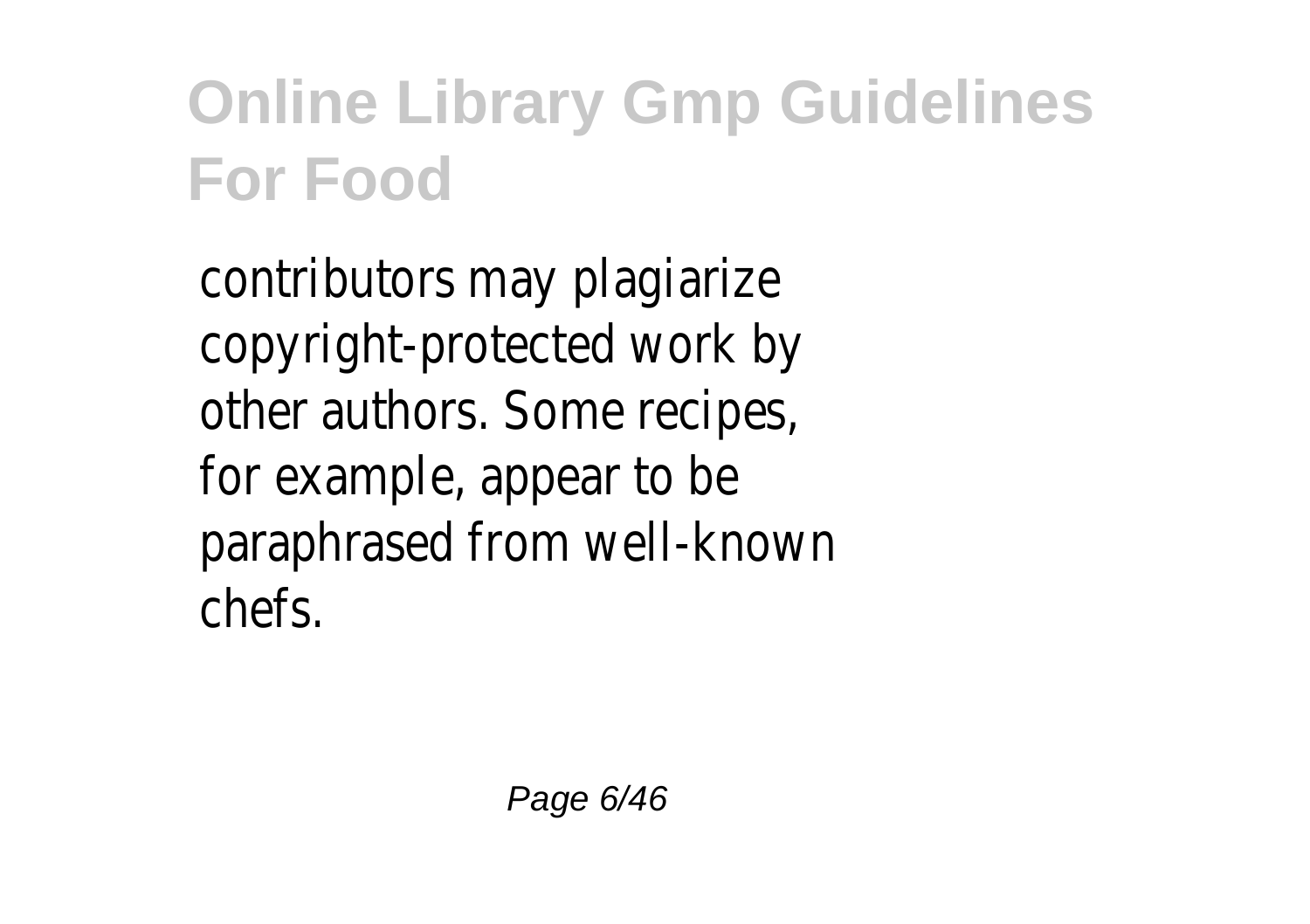#### Good manufacturing practice - an overview | Therapeutic

...

Good Manufacturing Practice (GMP) is a system for ensuring that products are consistently produced and controlled according to Page 7/46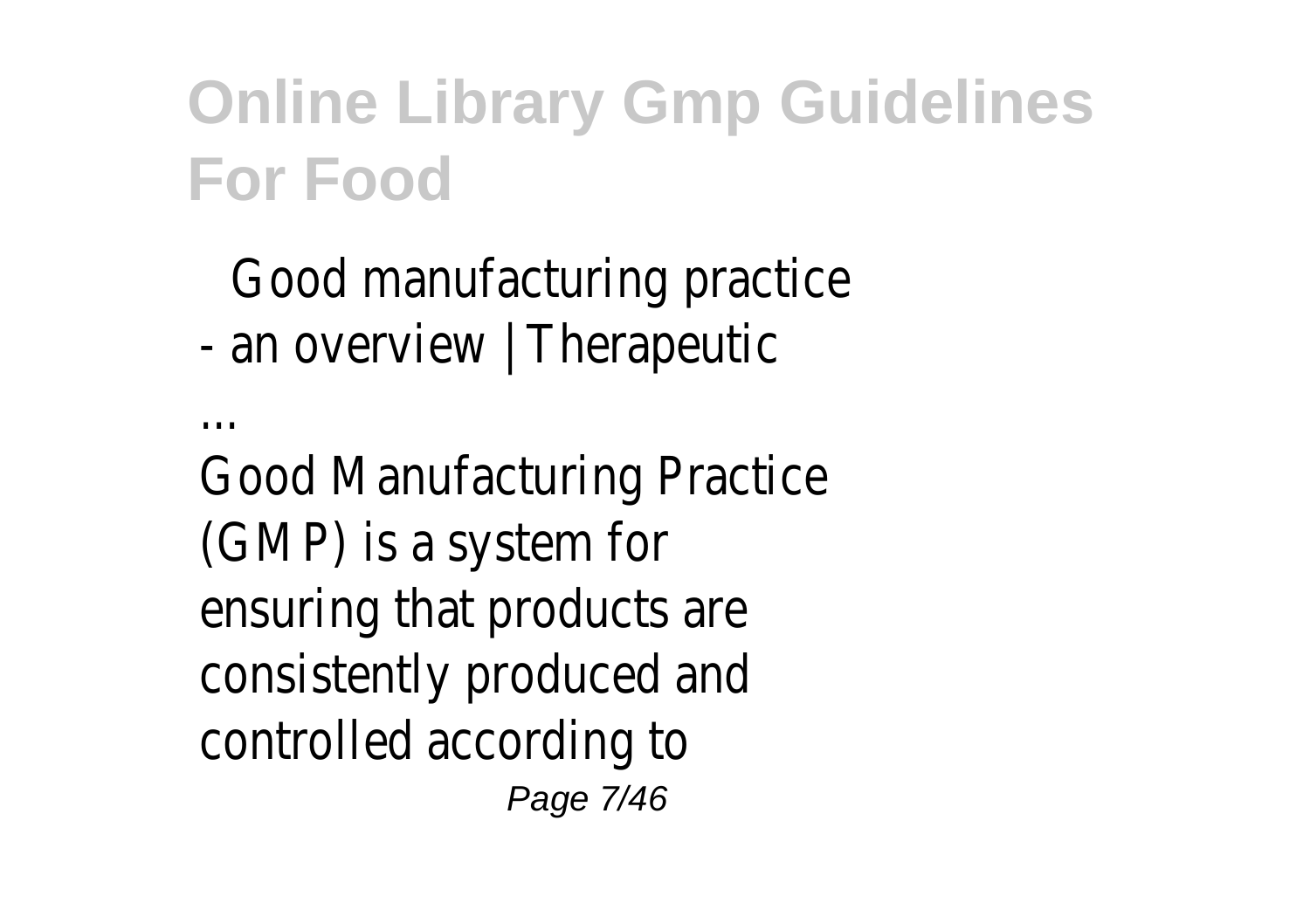quality standards. It is designed to minimize the risks involved in any pharmaceutical production that cannot be eliminated through testing the final product.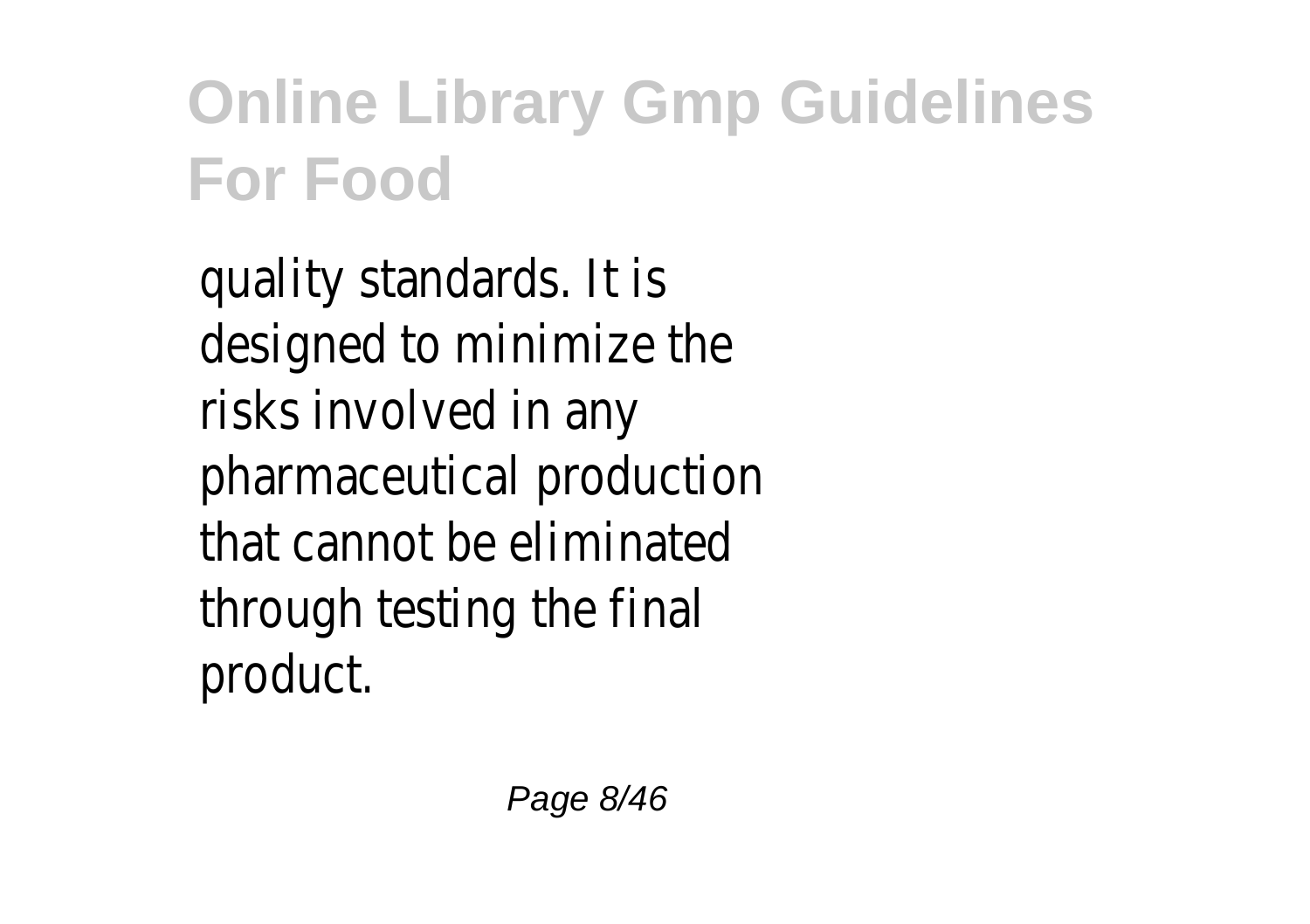GMPs Section One: Current Food Good Manufacturing **Practices** Good manufacturing practices (GMP) are the practices required in order to conform to the guidelines recommended by agencies that Page 9/46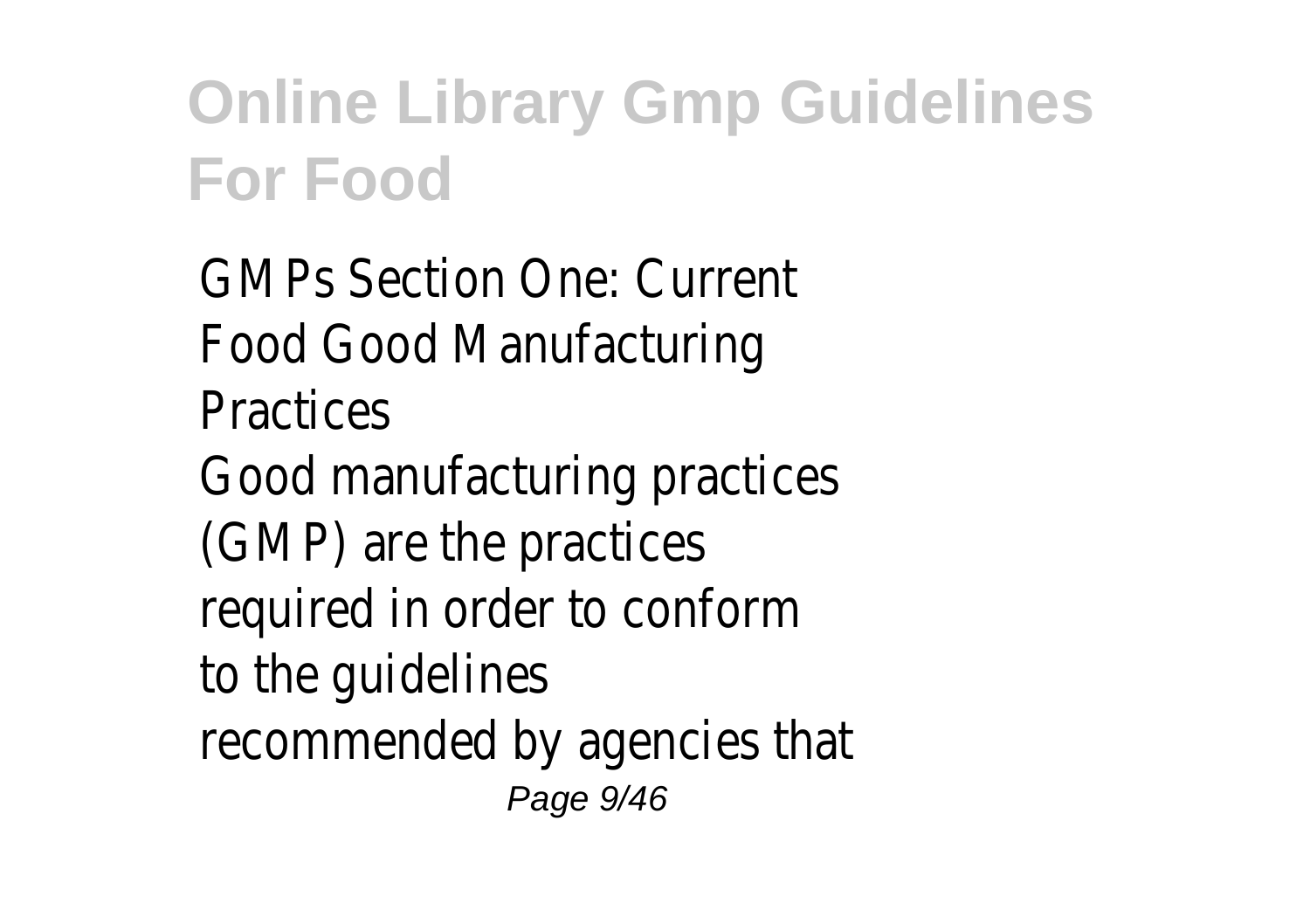control the authorization and licensing of the manufacture and sale of food and beverages, cosmetics, pharmaceutical products, dietary supplements, and medical devices. These guidelines provide minimum Page 10/46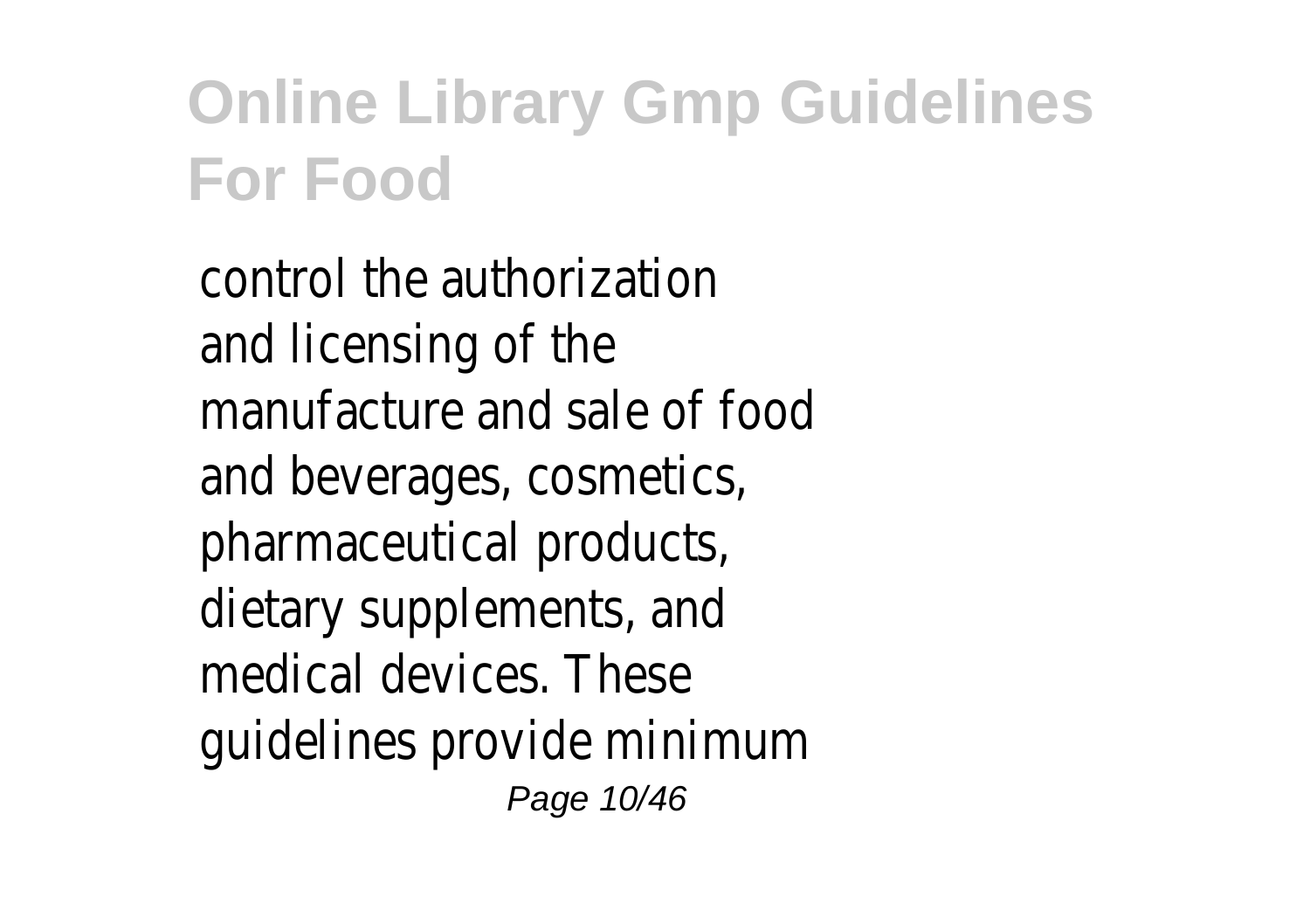requirements that a manufacturer must meet to assure that their ...

Good Manufacturing Practice (GMP) Guidelines/Inspection

...

Regulations help to ensure Page 11/46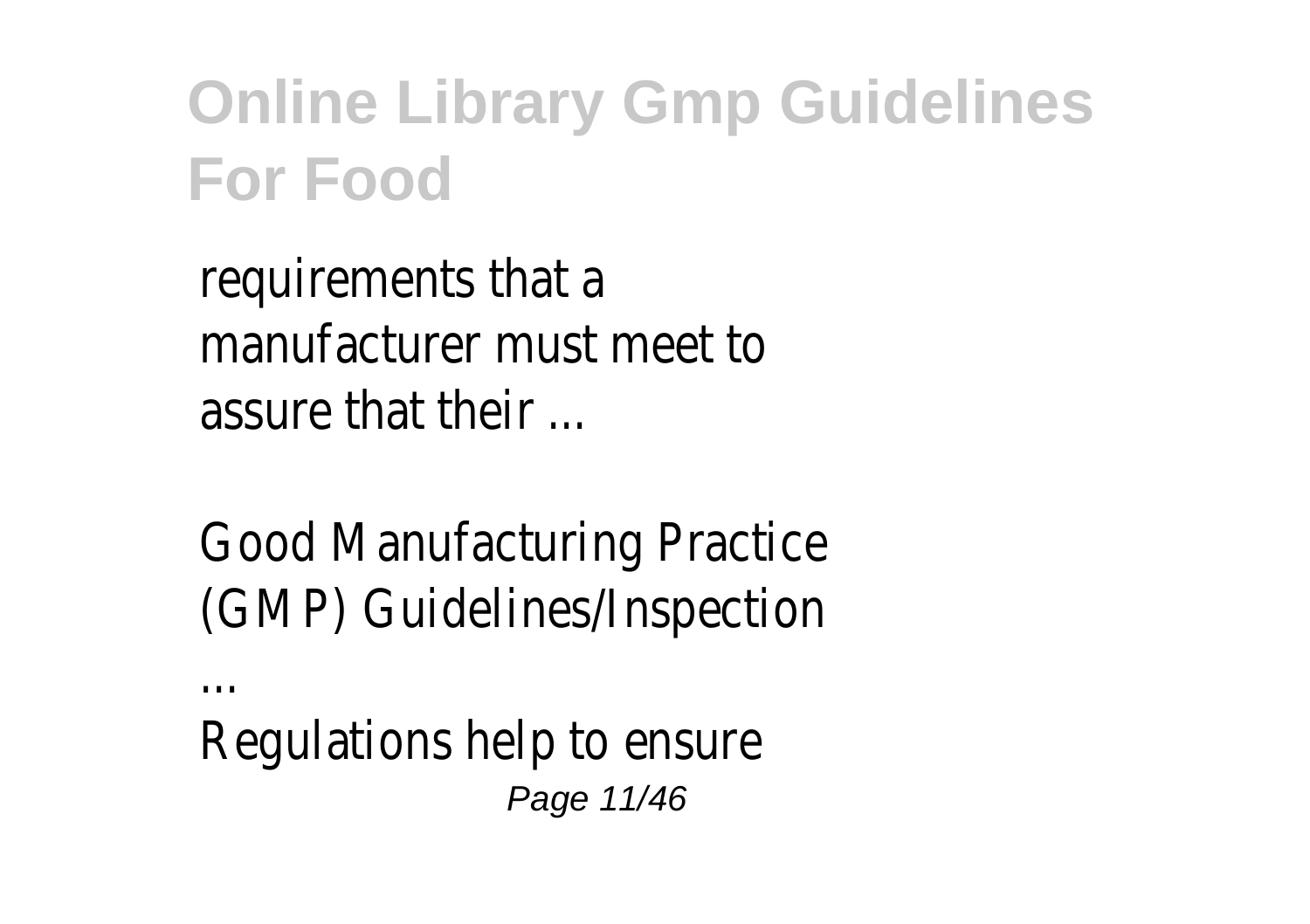quality drug products. FDA monitors drug manufacturers' compliance with Current Good Manufacturing Practice (CGMP) regulations.

EudraLex - Volume 4 - Good Manufacturing Practice (GMP Page 12/46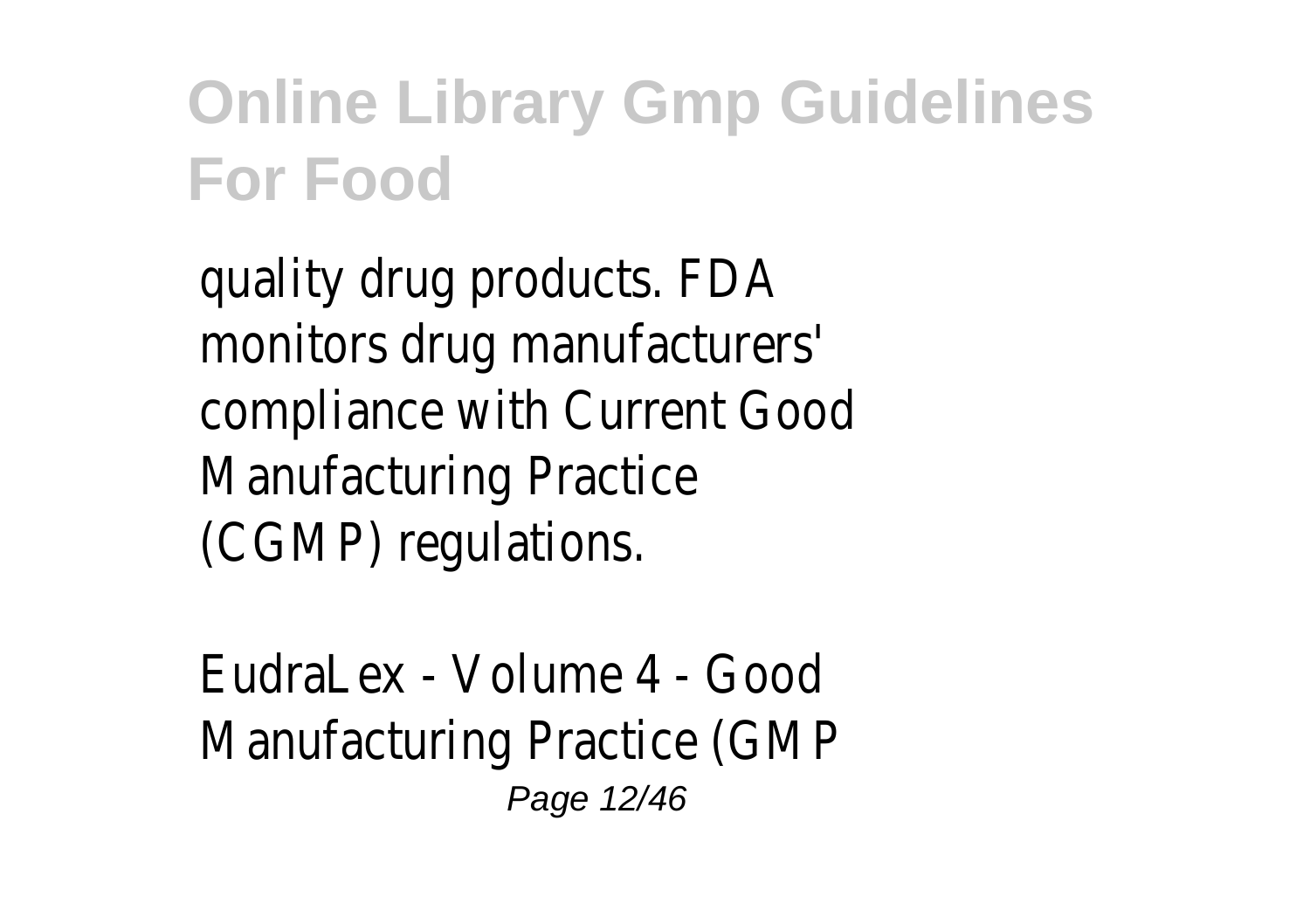Good Manufacturing Practices (GMP) are the part of quality assurance that ensures that drugs are consistently produced and controlled in such a way to meet the quality standards Page 13/46

...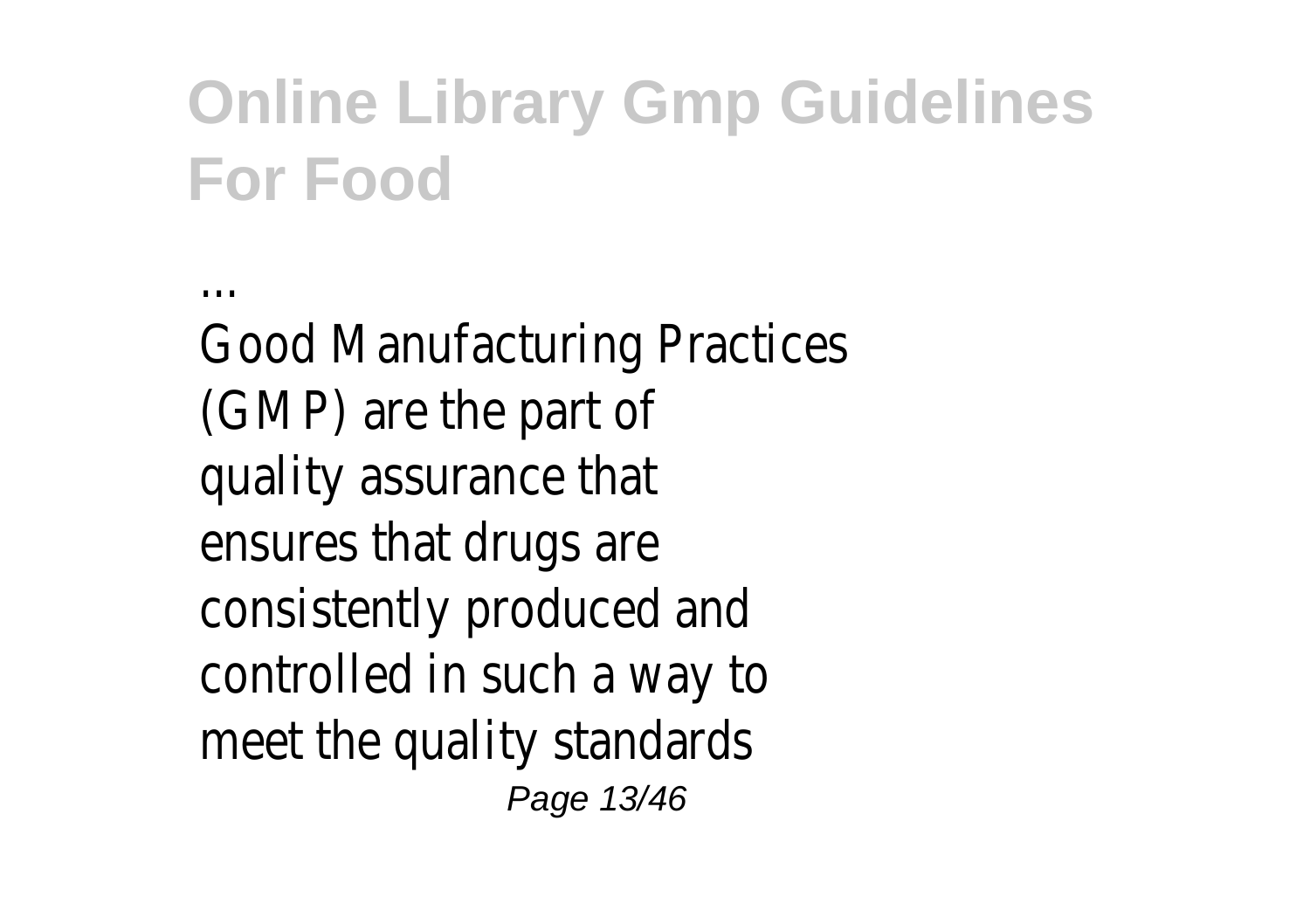appropriate to their intended use, as required by the marketing authorization.Part of the Health Products and Food Branch Inspectorate (Inspectorate) program is to conduct inspections of Page 14/46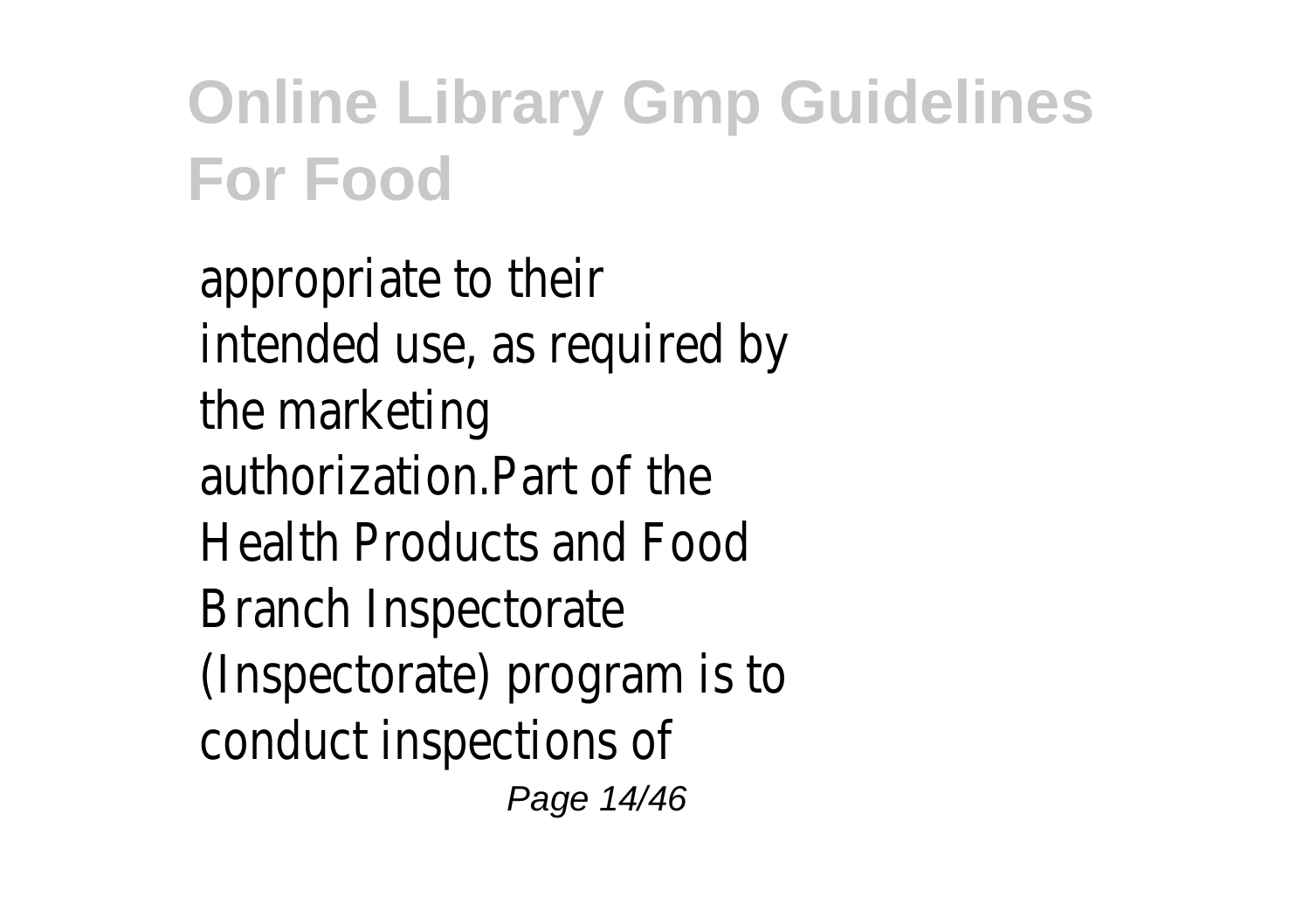establishments that are ...

General Guidelines on Good Manufacturing Practices What is Good Manufacturing Practice (GMP)? A Good Manufacturing Practice (GMP) system ensures that

Page 15/46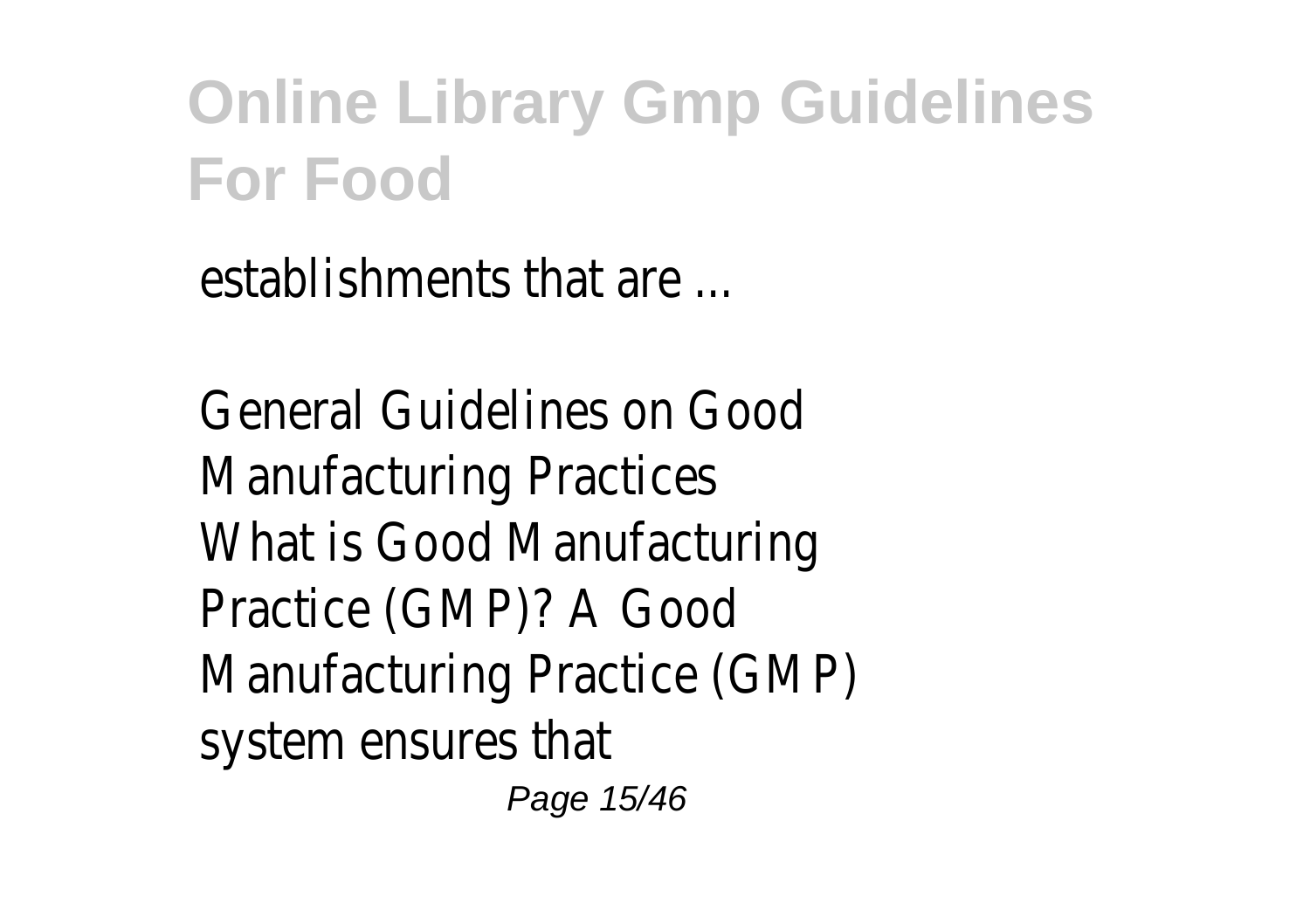manufacturing products, such as food, cosmetics, and pharmaceutical goods, are consistently produced and controlled according to set quality standards.

EuPIA Guideline on Printing Page 16/46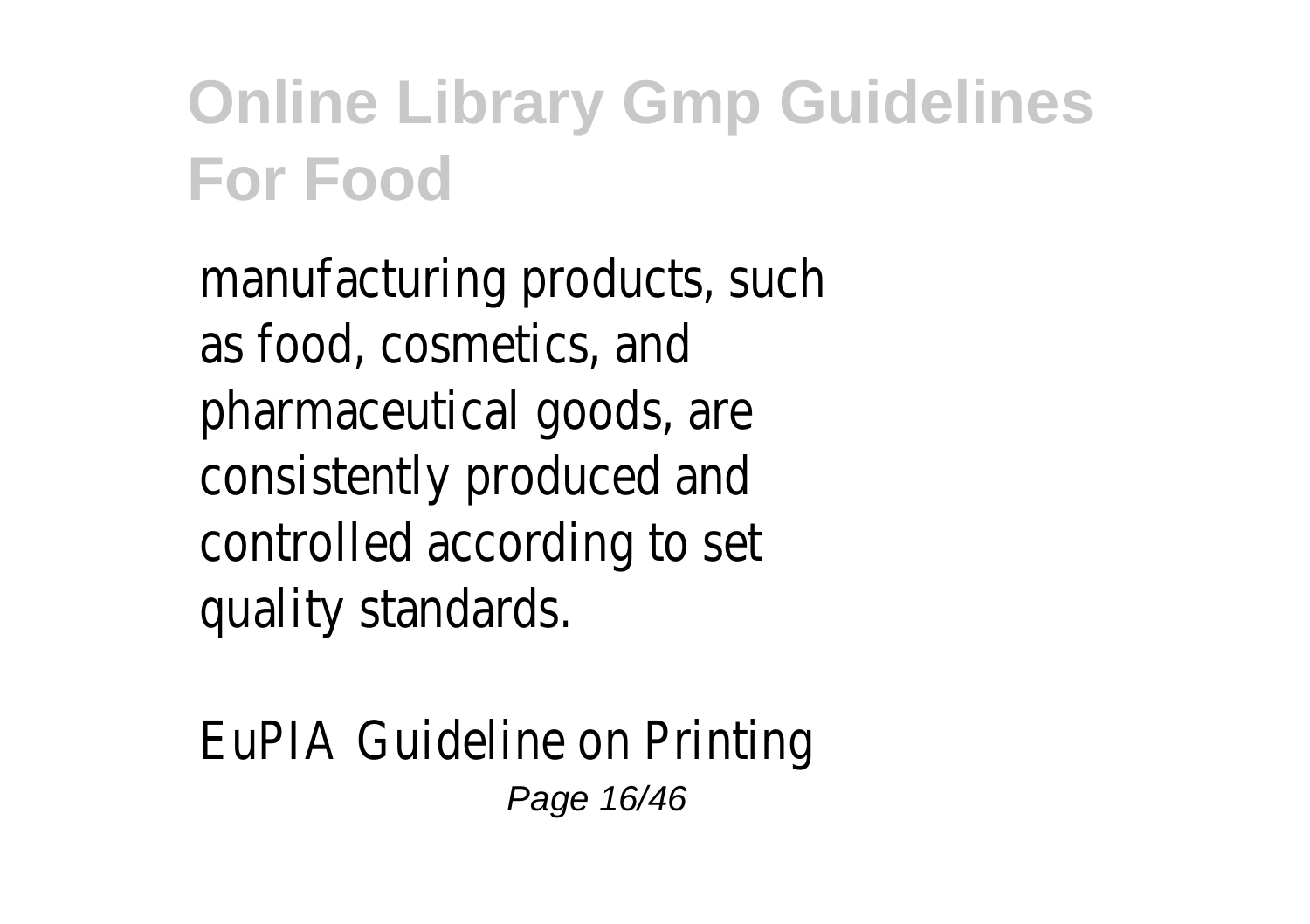**Inks** AIB offers seminars, online training and distance learning for all of your food safety, sanitation, and GMP training needs. Sanitation, Good Manufacturing Practices Page 17/46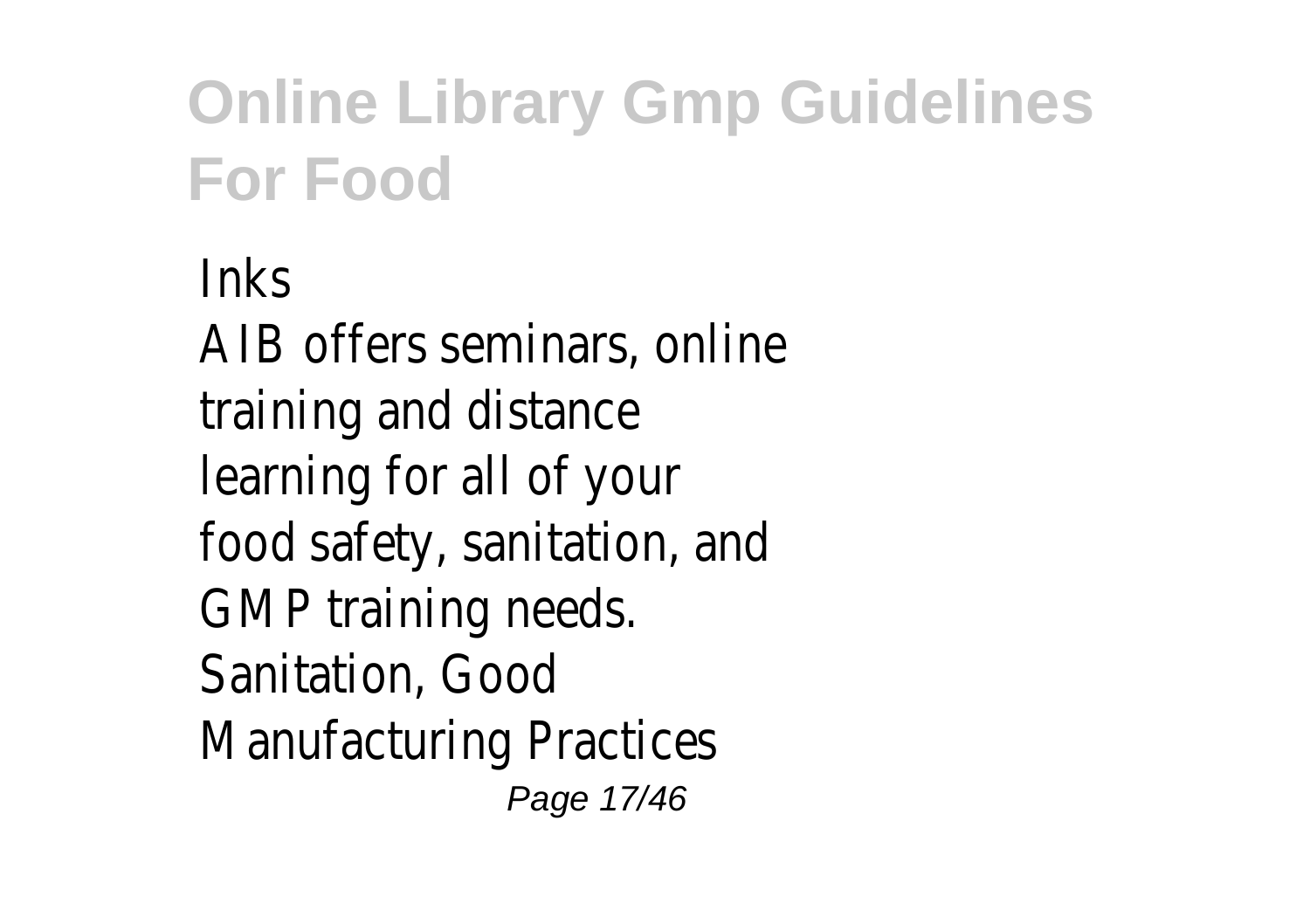(GMPs), microbiology concerns, and more play a role in food safety.

GOOD MANUFACTURING PRACTICE - Plastics Industry Association Good manufacturing practice Page 18/46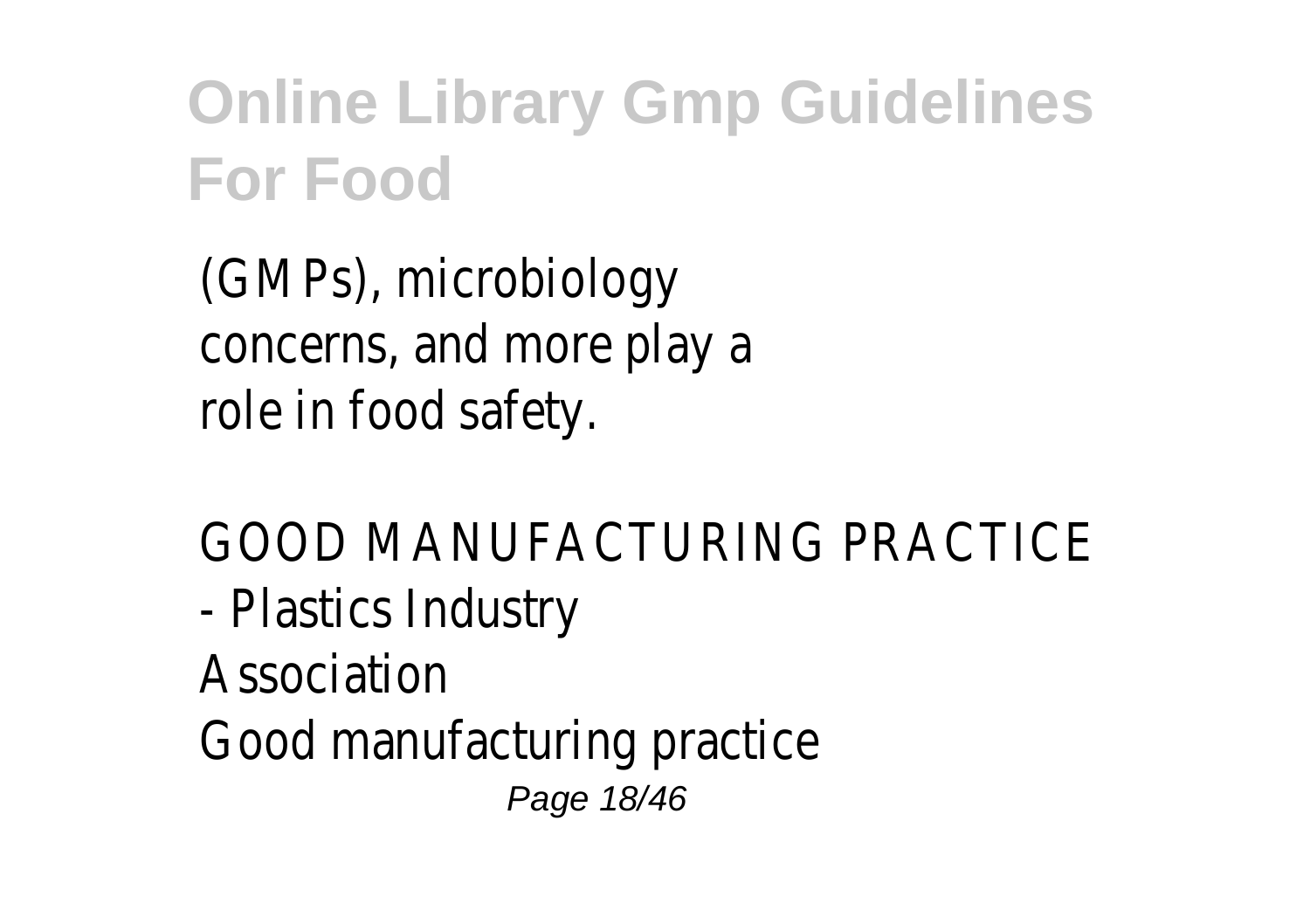(GMP) ... guidelines for completion ... producing a product which is harmful to humans or veterinary patients or which could result in a harmful residue in a food ...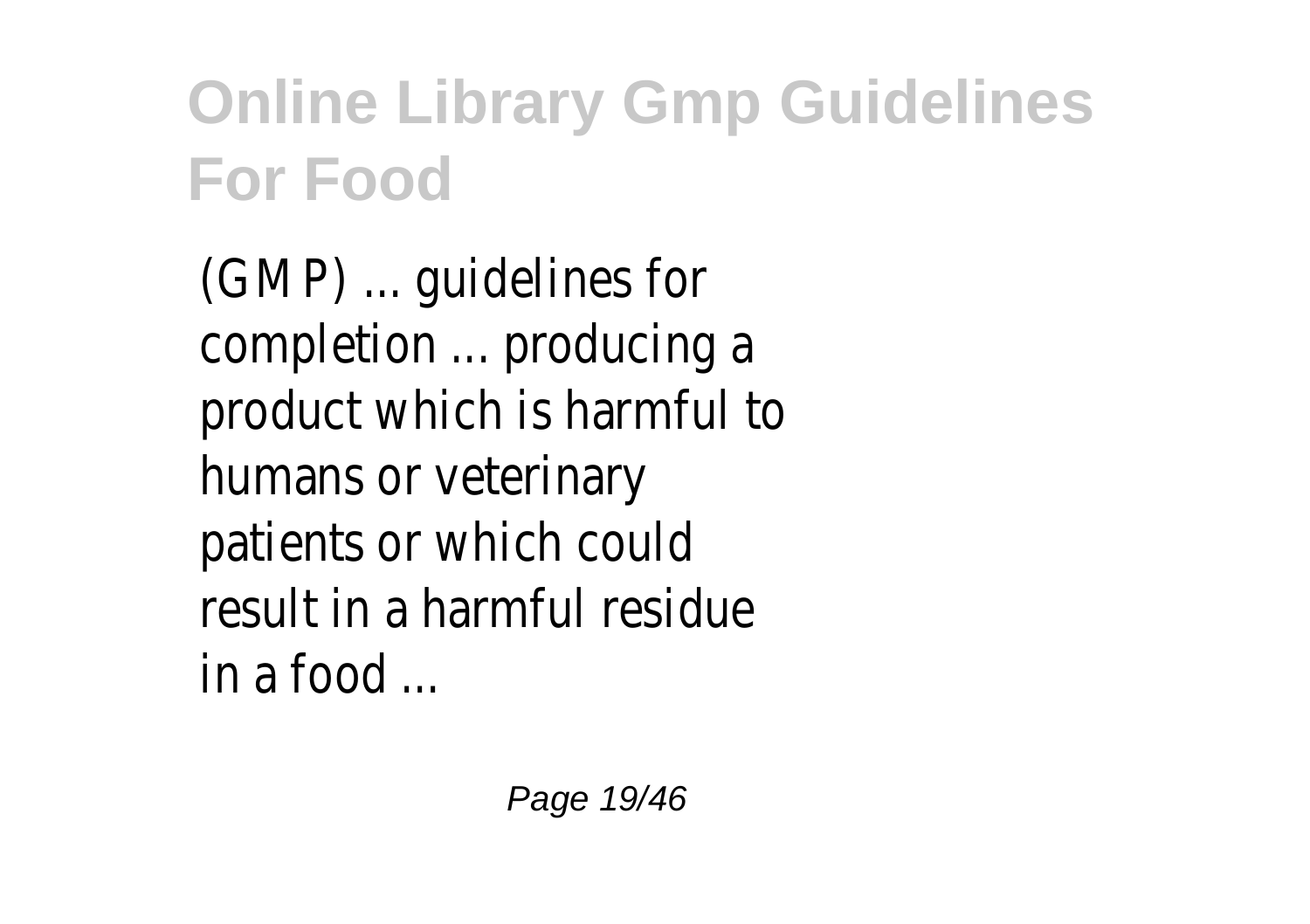Current Good Manufacturing Practices (CGMPs) for Food and ... EudraLex - Volume 4 - Good Manufacturing Practice (GMP)

guidelines Volume 4 of "The rules governing medicinal products in the European

Page 20/46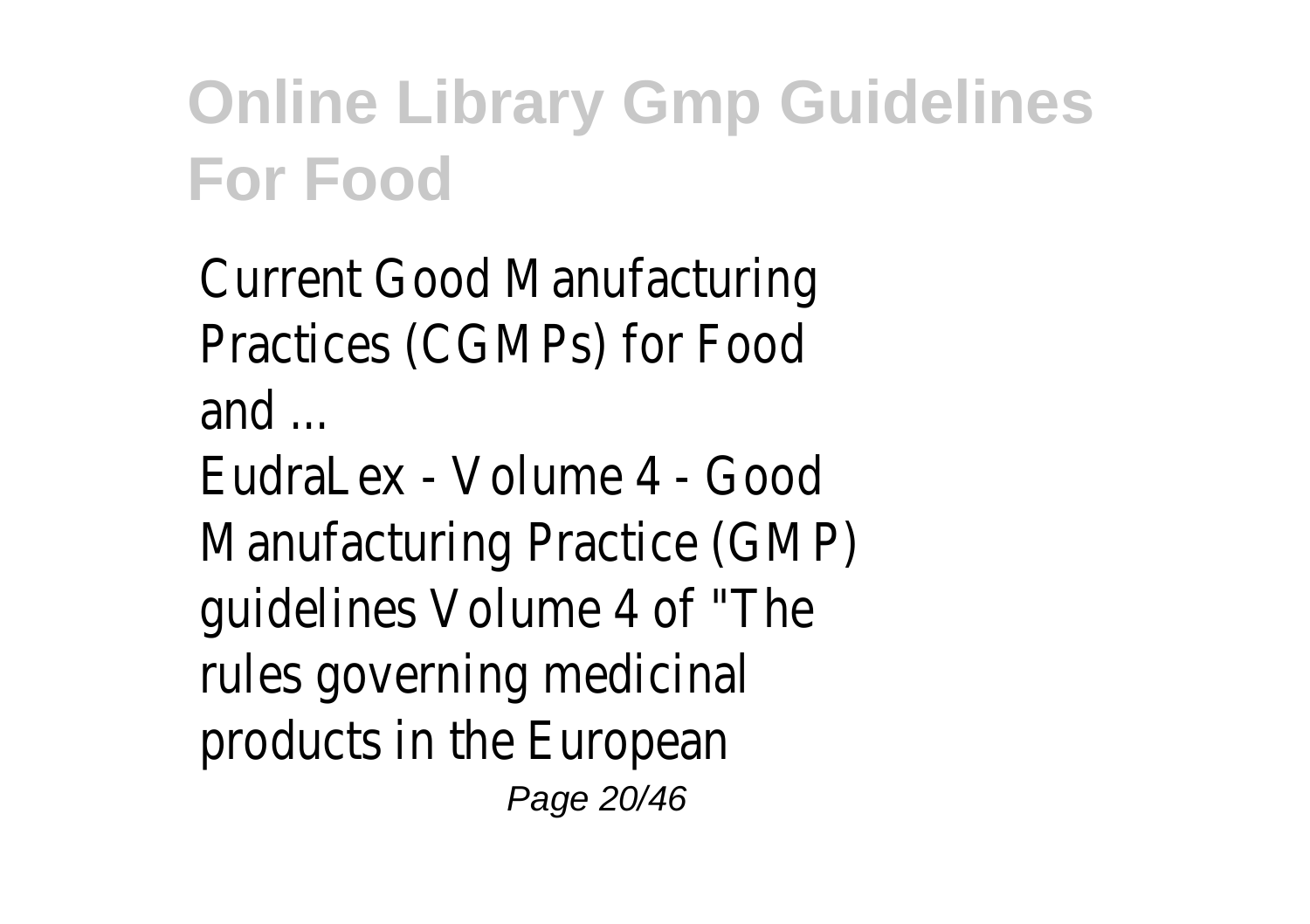Union" contains guidance for the interpretation of the principles and guidelines of good manufacturing practices for medicinal products for human and veterinary use laid down in Commission Directives 91/356/EEC, as Page 21/46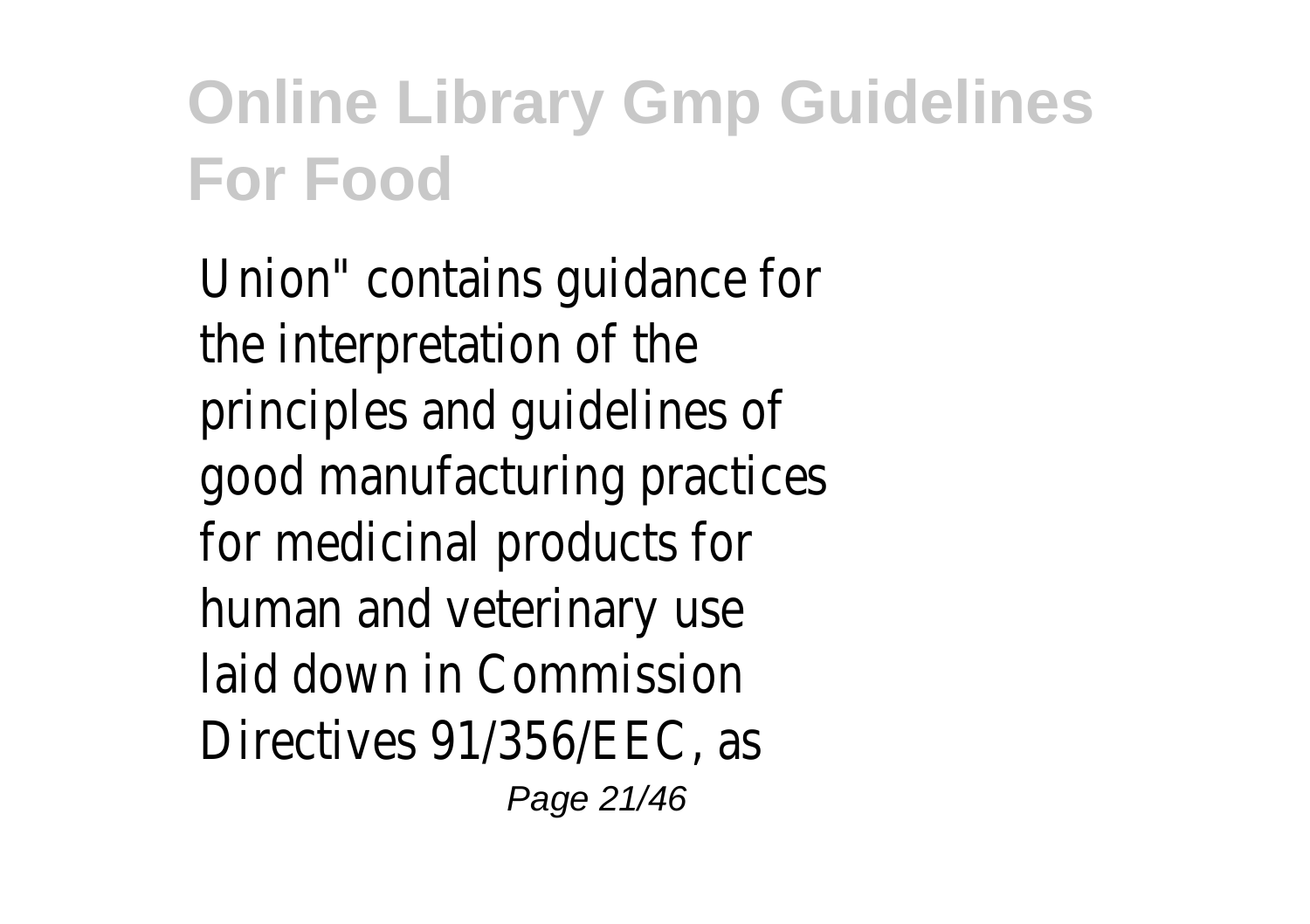amended by Directive 2003/94/EC, and 91/412 ...

Good Manufacturing Practice (GMP) in the Food industry

...

Good Manufacturing Practice (GMP) describes a set of Page 22/46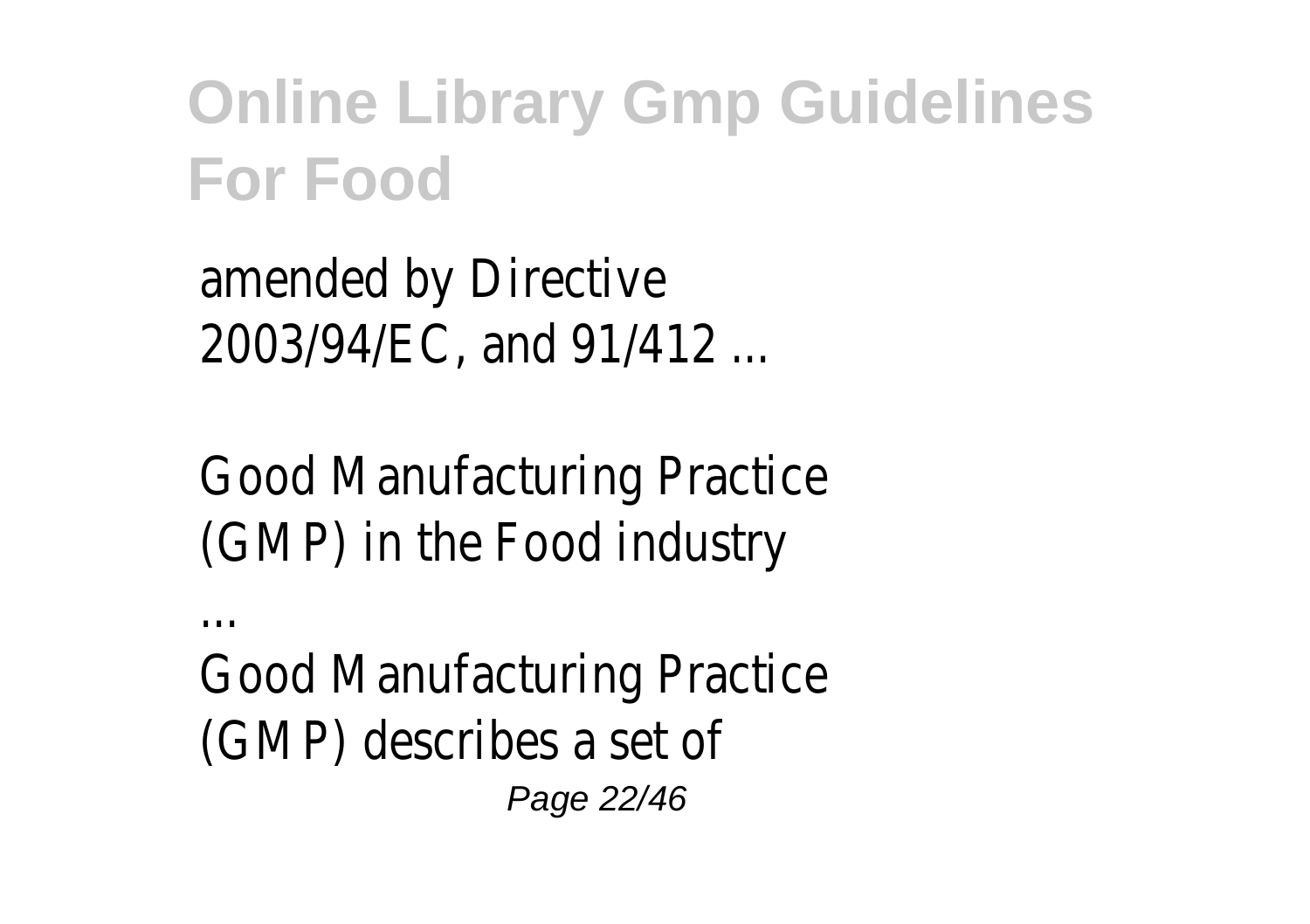principles and procedures that when followed helps ensure that therapeutic goods are of high quality. A basic tenet of GMP is that: quality cannot be tested into a batch of product; quality must be built into Page 23/46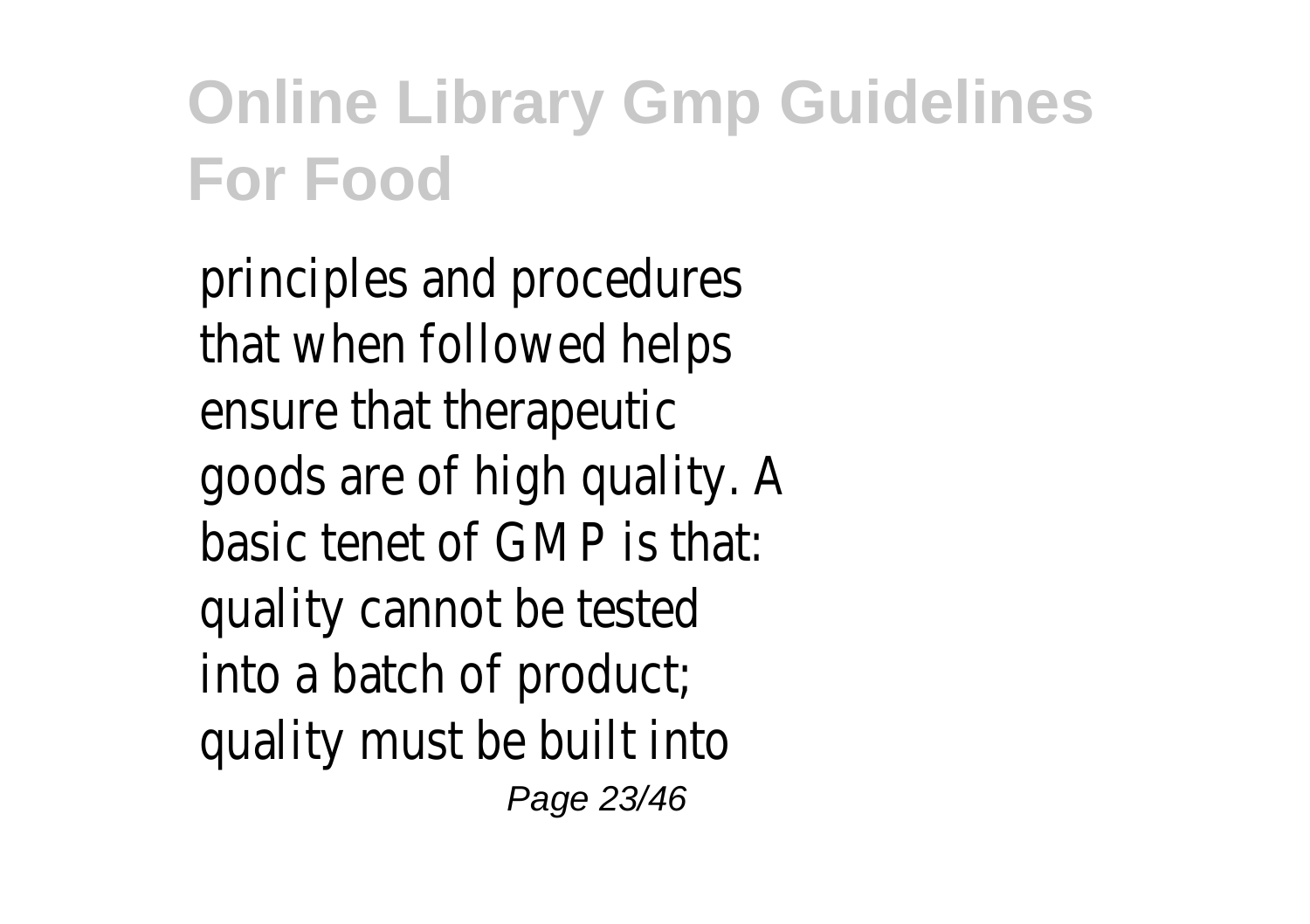each batch of product during all stages of the manufacturing process.

Good manufacturing practice - Wikipedia The Good Manufacturing Practice guidelines cover Page 24/46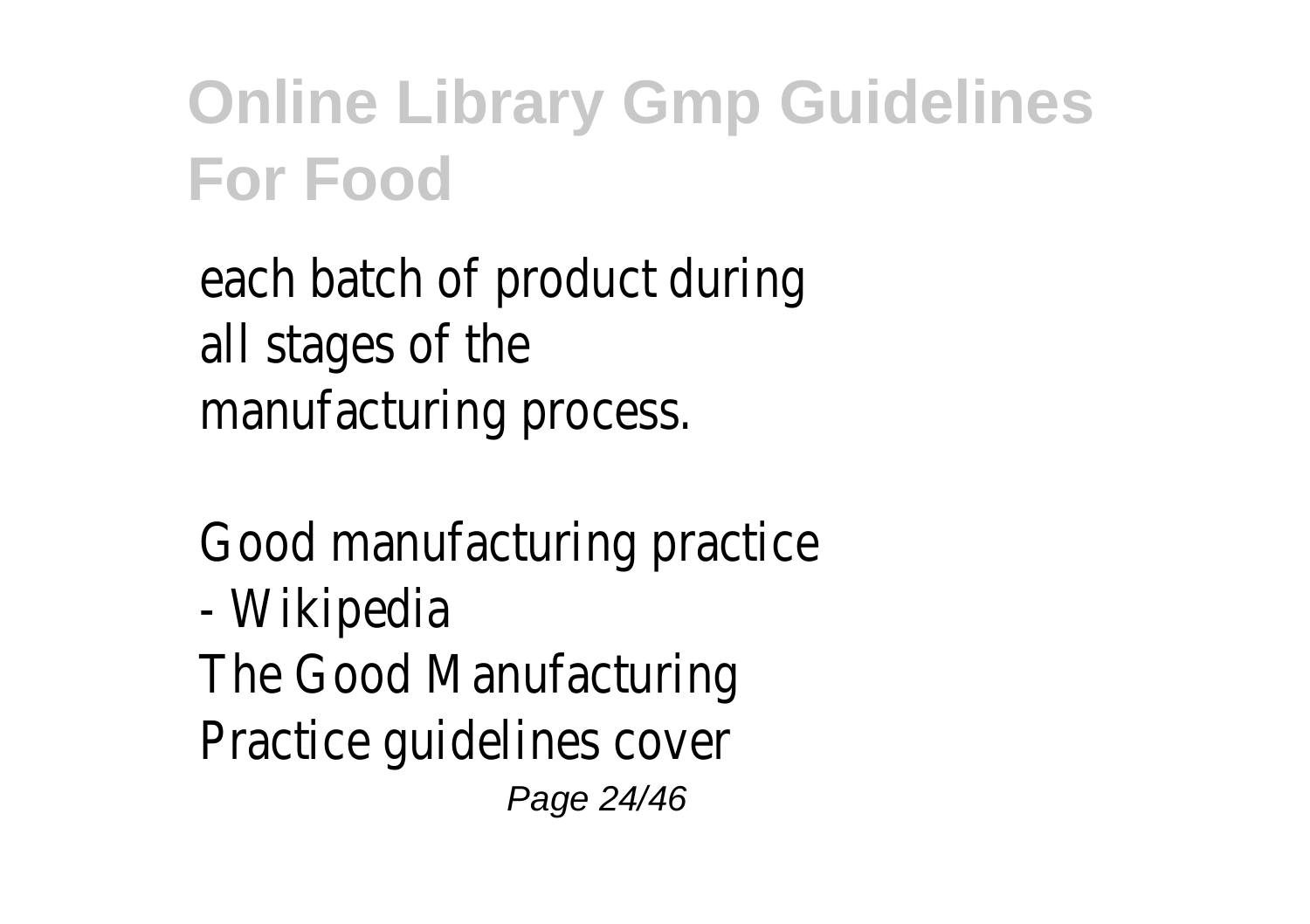the manufacturing activities from receiving of incoming raw materials till the delivery of goods to customers. GMP food is important as it forms the foundation of all major food safety management systems Page 25/46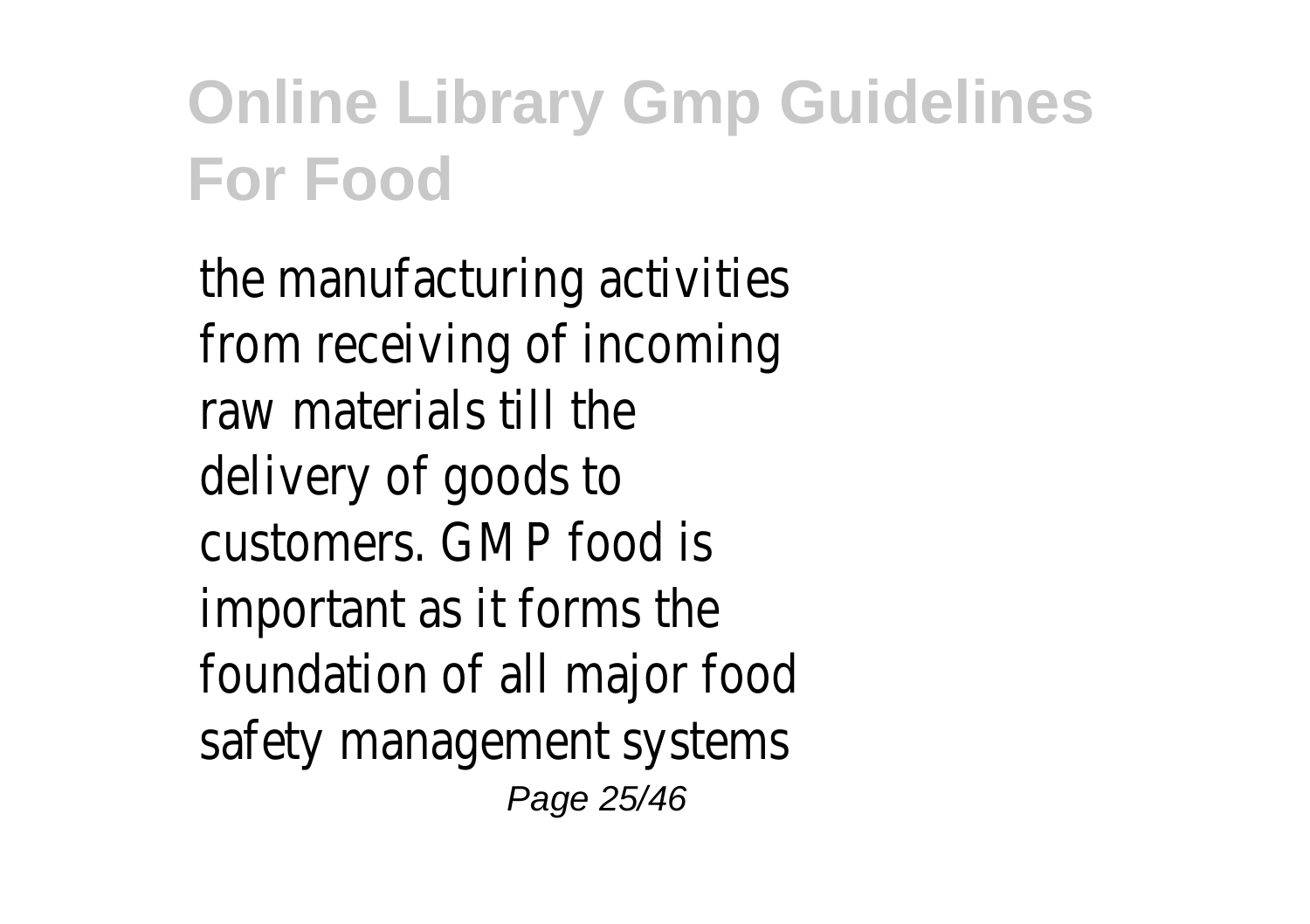such as HACCP and ISO 22000.

Good manufacturing practice and good distribution practice ... GMP is the basic control measure and procedure manufacturers should follow Page 26/46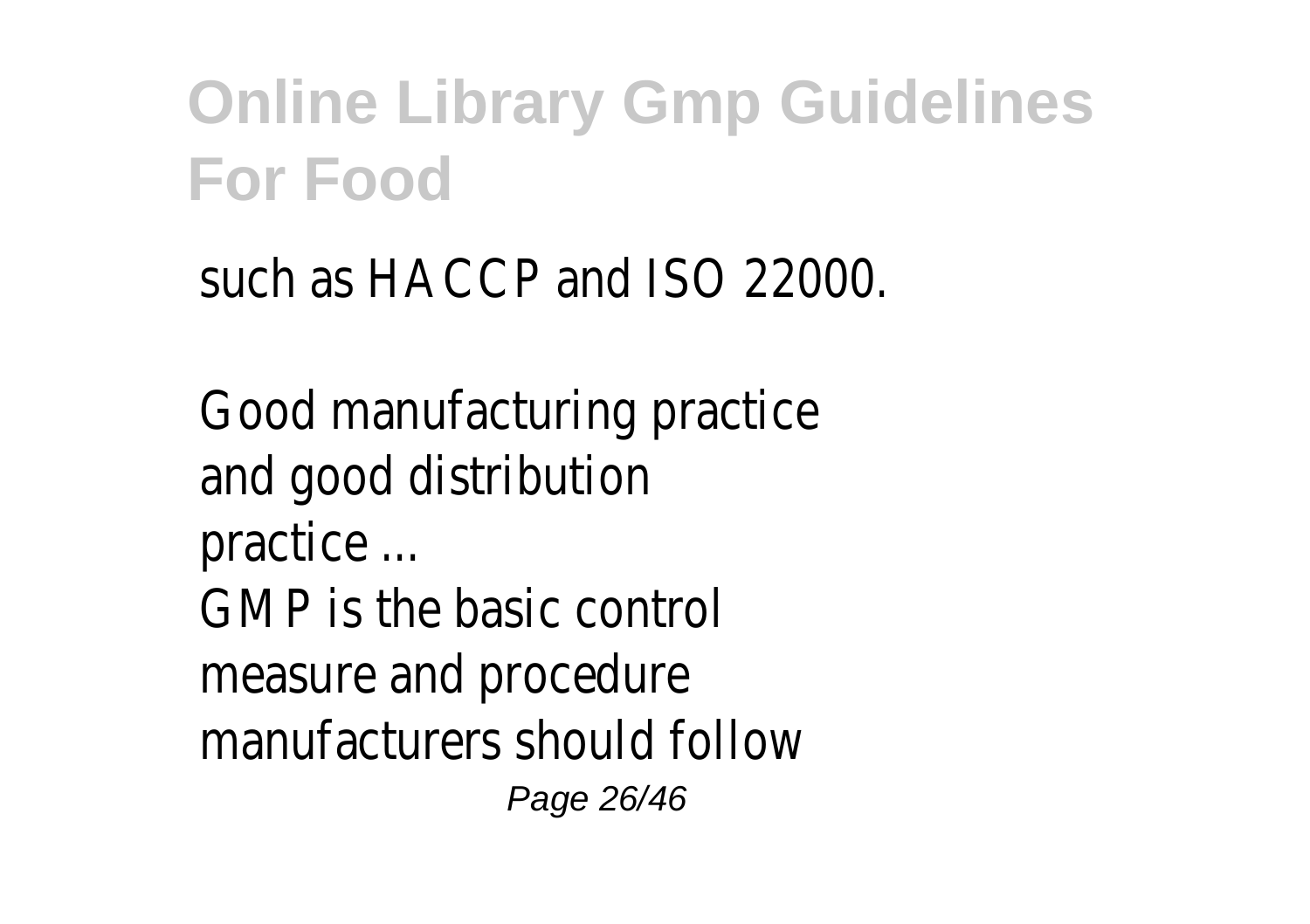to ensure safe, compliant FCM. Other EU regulations that cover GMP for FCM include: No. 1935/2004 – lineout of GMP requirements; No. 882/2004 – for officials looking at FCM compliance; No. 2023/2006 – for

Page 27/46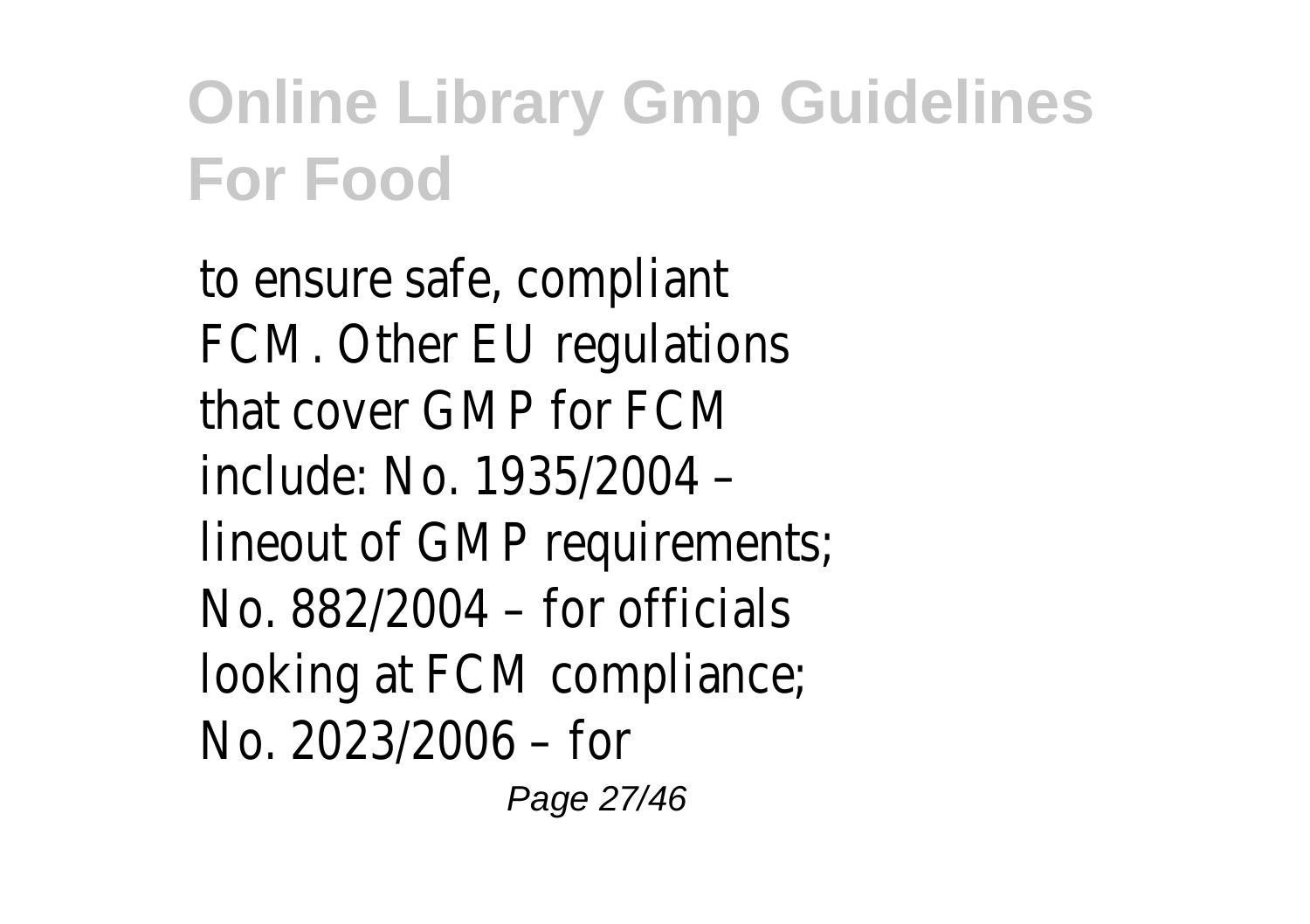manufacturers.

Good Manufacturing Practice (GMP) Resources | ISPE ... Three legal instruments lay down the principles and guidelines of GMP in the EU:. Regulation No.

Page 28/46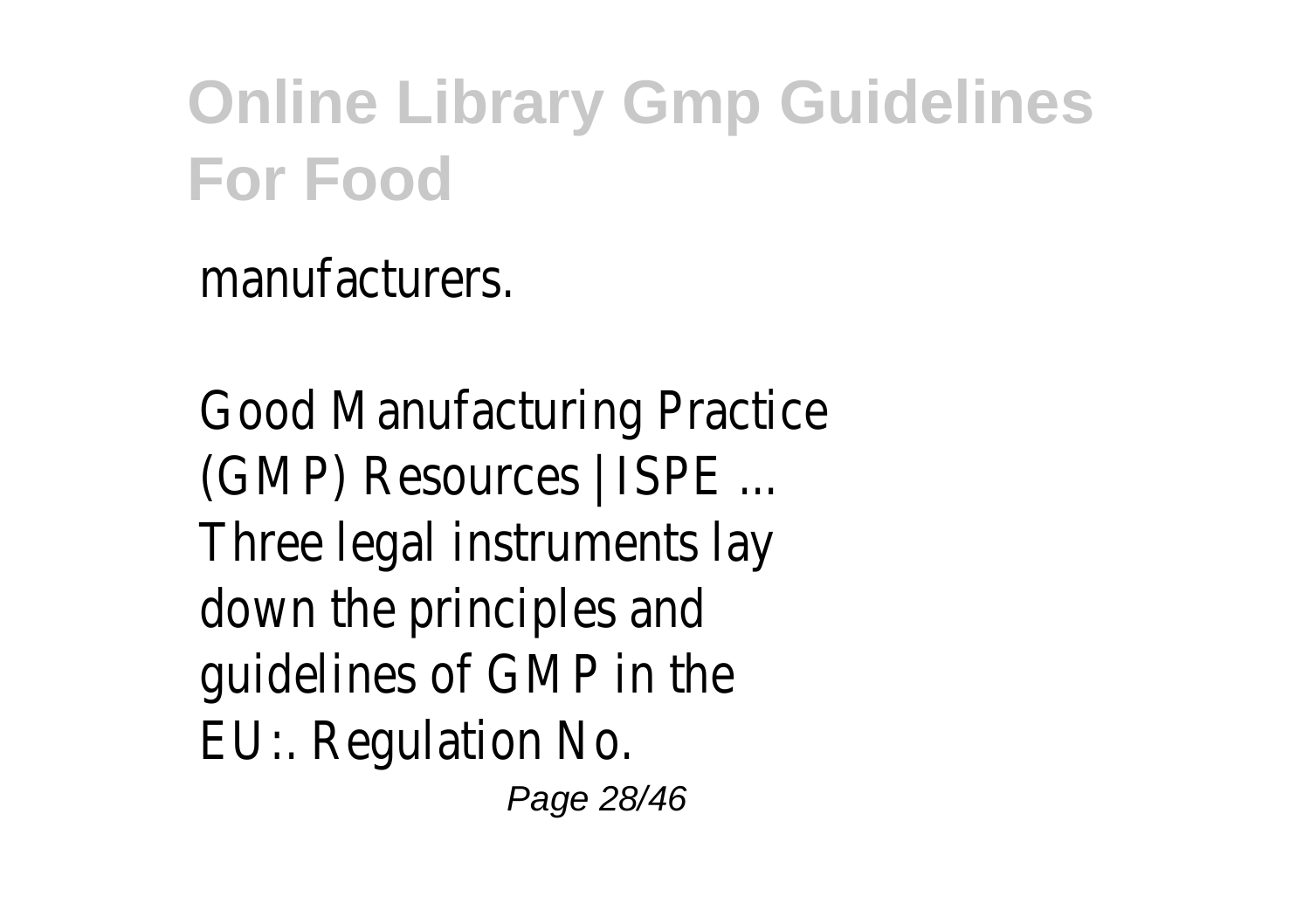1252/2014 and Directive 2003/94/EC, applying to active substances and medicines for human use: Directive 91/412/EEC applying to medicines for veterinary use.; In addition Directive 2001/83/EC and Page 29/46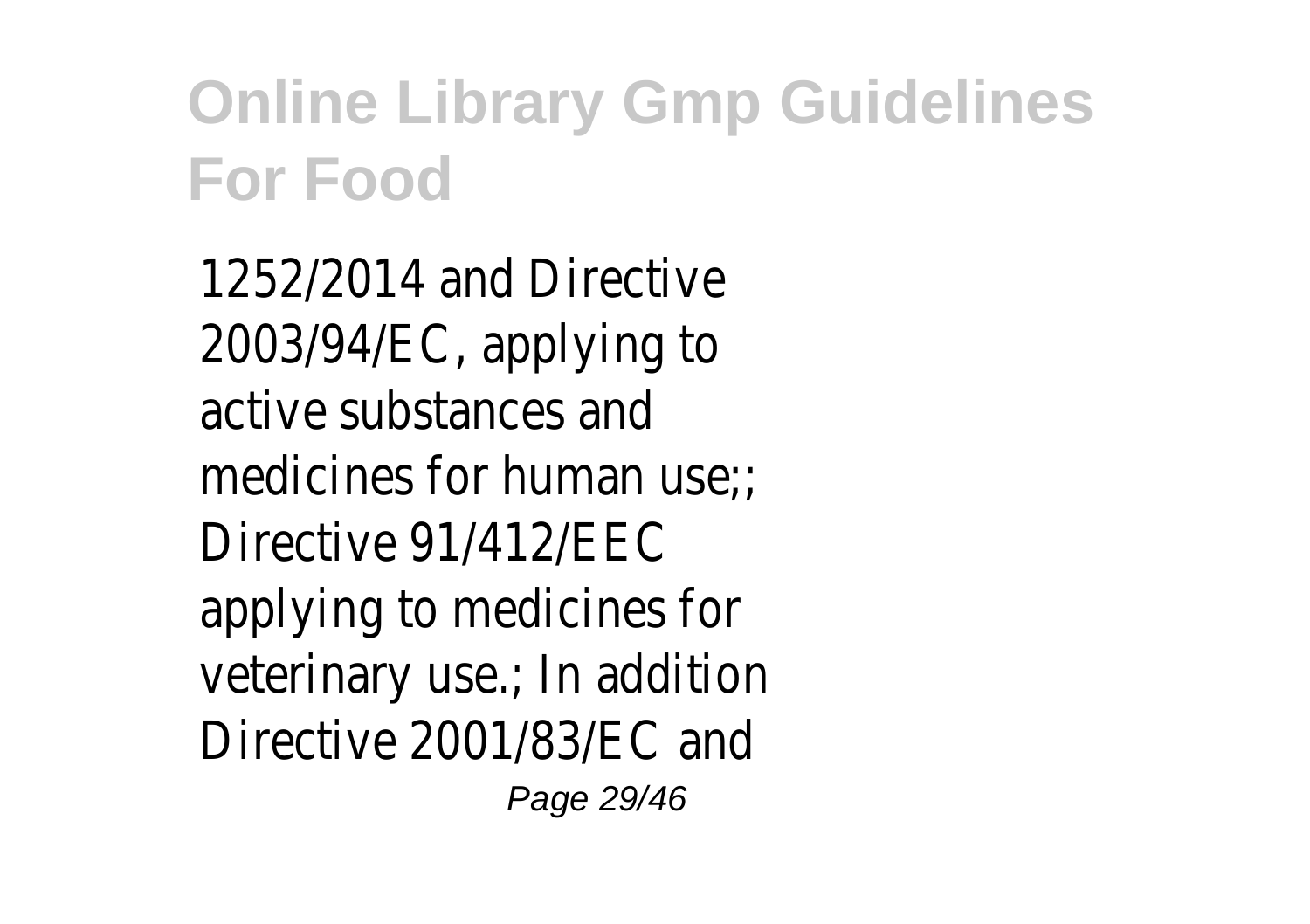Directive 2001/82/EC lay down related provisions.. The EU GMP guidelines provide interpretation of

...

Gmp Guidelines For Food Page 30/46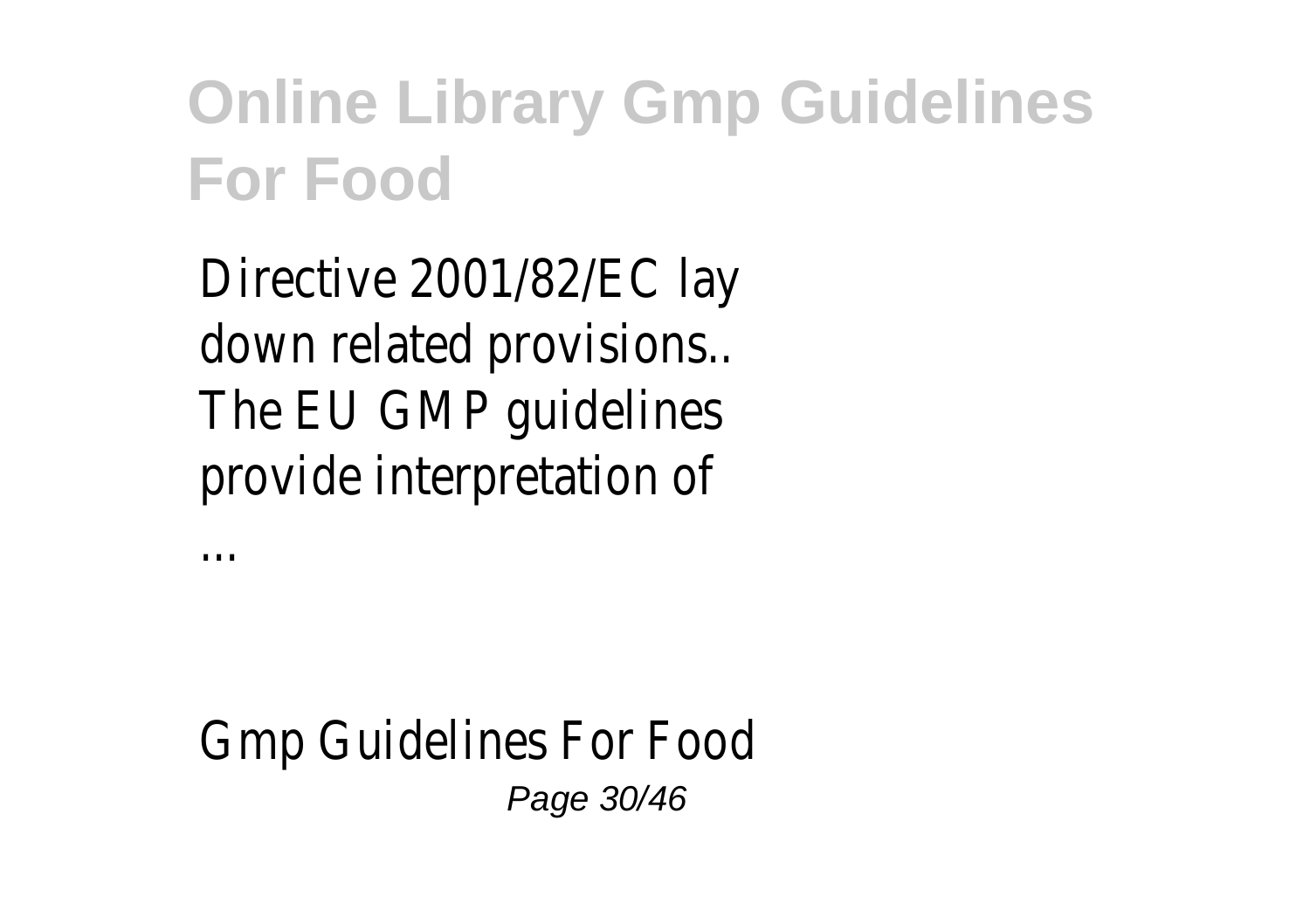Following Current Good Manufacturing Practices (CGMPs) help to ensure the safety of food. CGMP regulations generally address matters including appropriate personal hygienic practices, design Page 31/46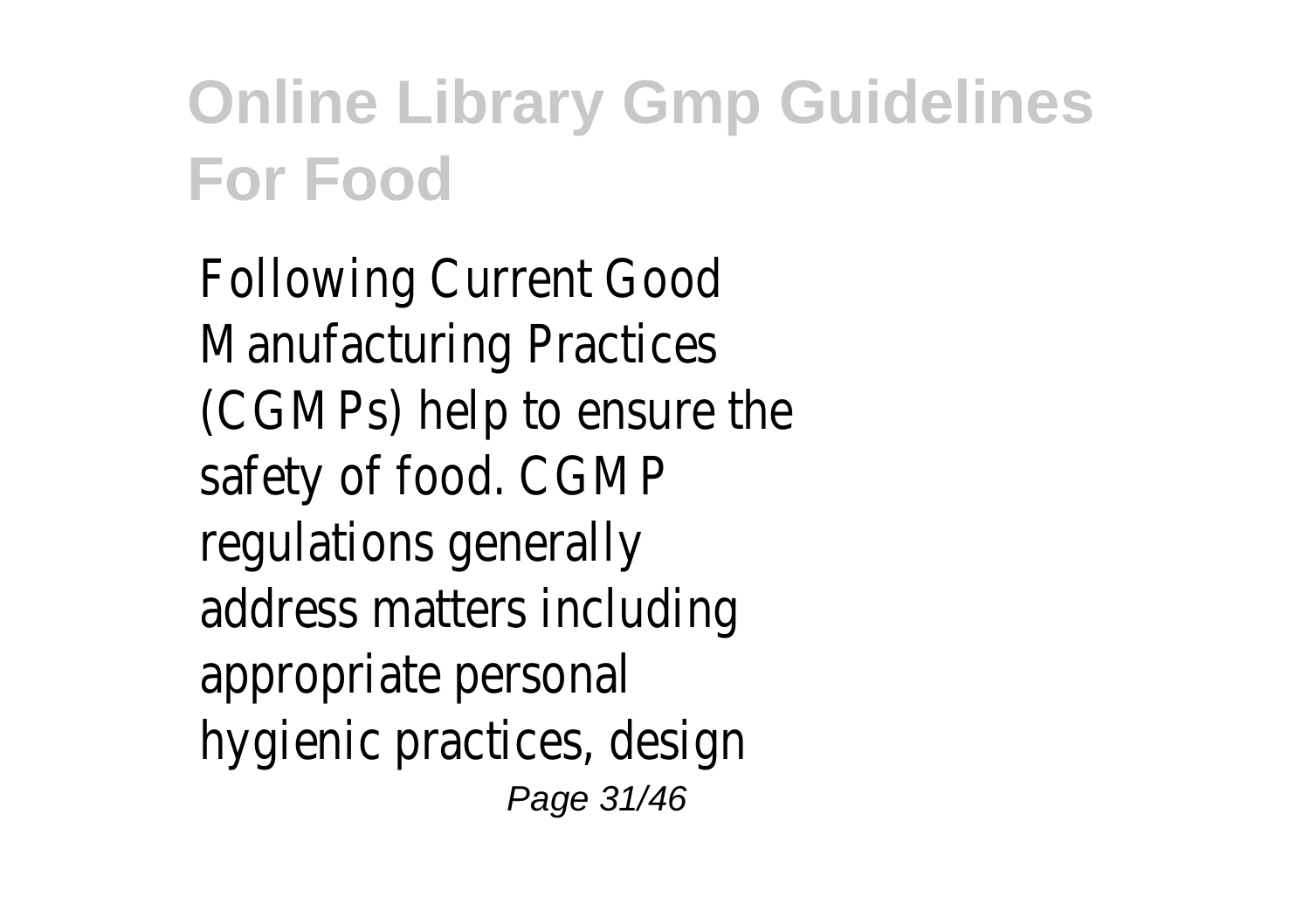and ...

#### Understanding European Requirements on GMP for Food

...

GMP is part of a quality system covering the manufacture and testing of Page 32/46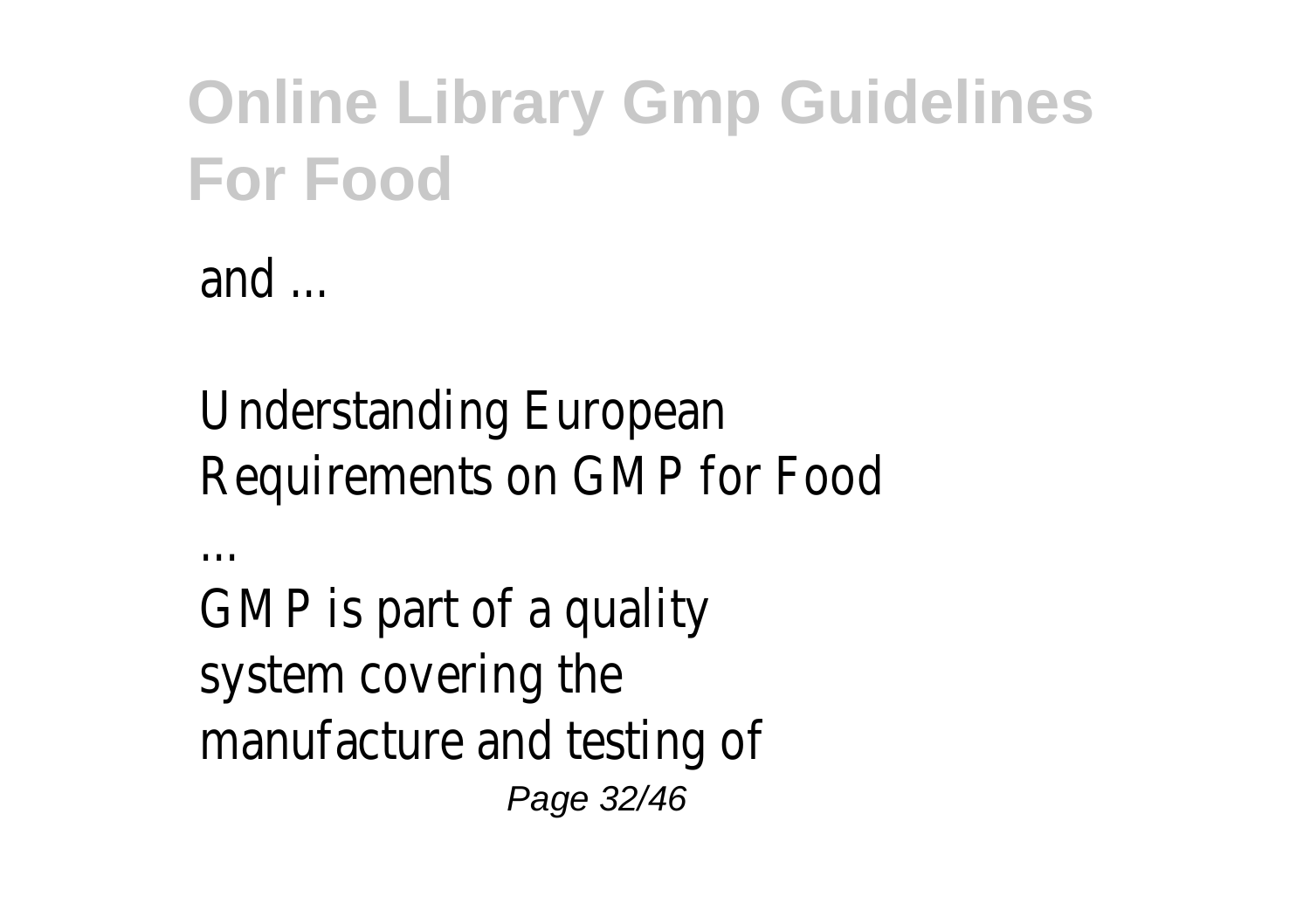pharmaceutical dosage forms or drugs and active pharmaceutical ingredients, diagnostics, foods, pharmaceutical products, and medical devices. GMPs are guidelines that outline the aspects of production and Page 33/46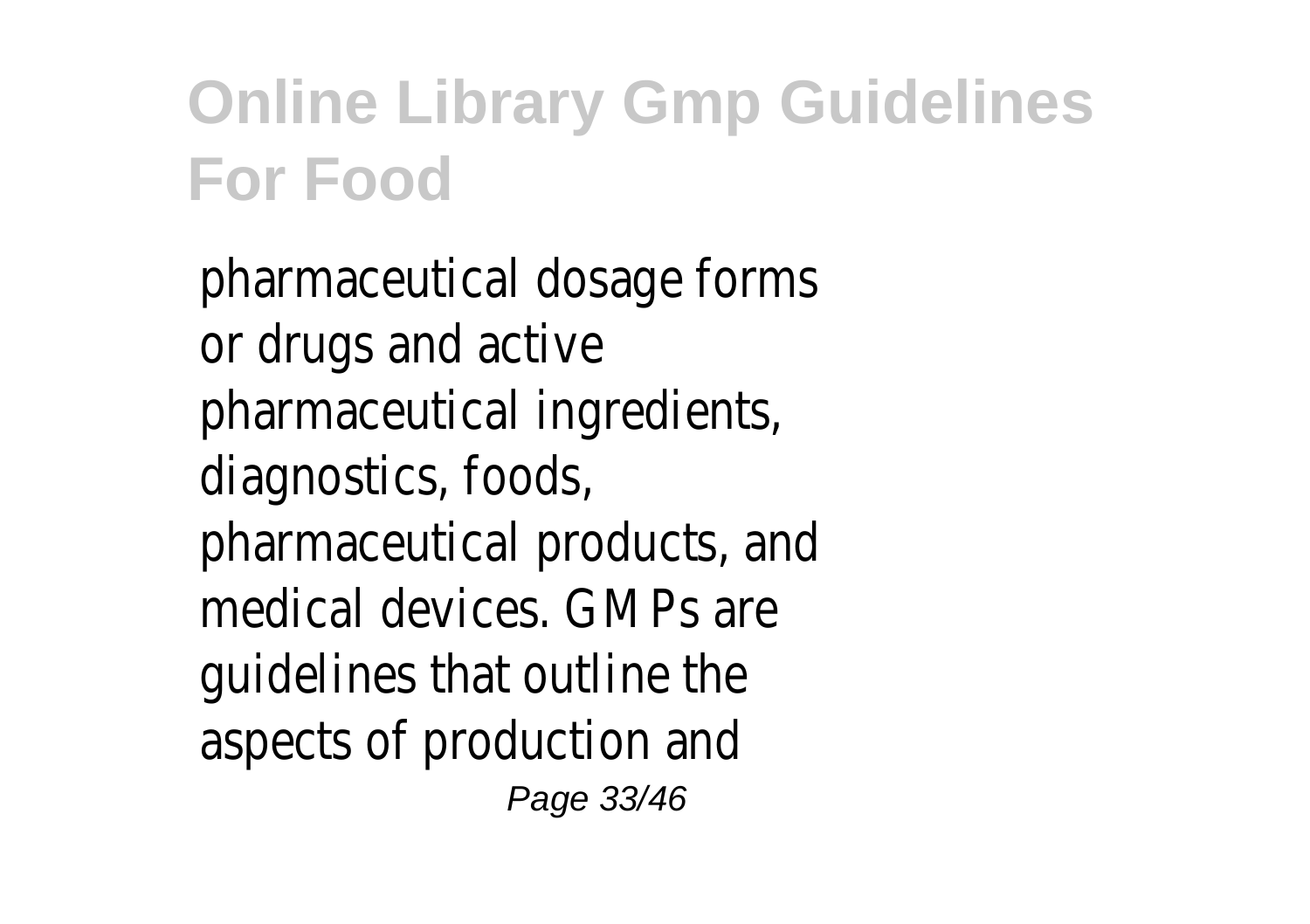testing that can impact the quality of a product.

Gmp In Food Industry Malaysia | Gmp Guidelines & Standards ... The Federal Food, Drug and Cosmetic Act prohibits the Page 34/46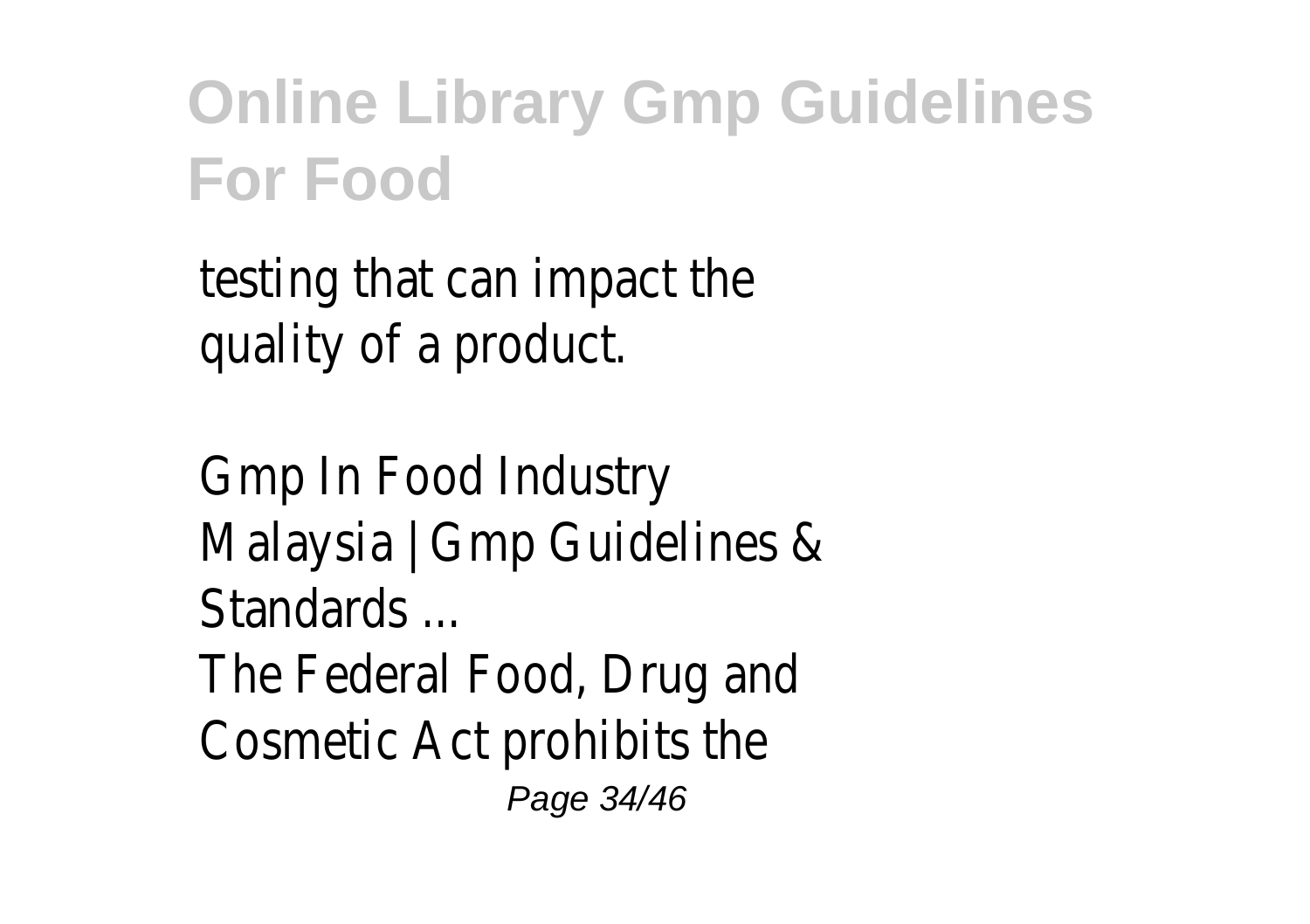introduction or delivery for introduction into interstate commerce of cosmetics that are adulterated or misbranded (Sec. 301).. A cosmetic may ...

Good Manufacturing Practices Page 35/46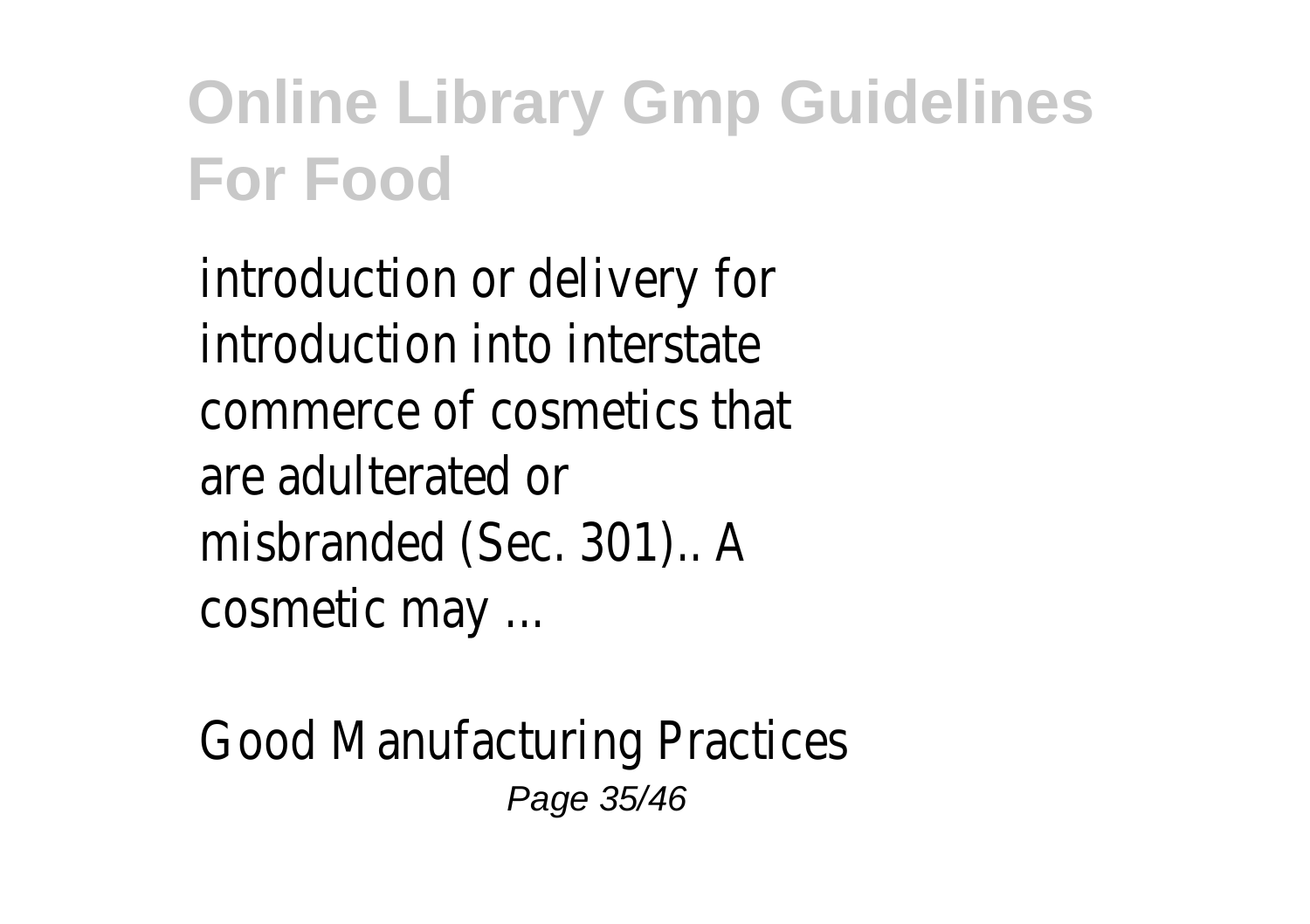(GMP) & Sanitation Training Guidelines on Good Manufacturing Practice Page 7 of 87 for Traditional Medicines and Health Supplements; Malaysia, 1st Edition, 2008 ii. critical steps of manufacturing Page 36/46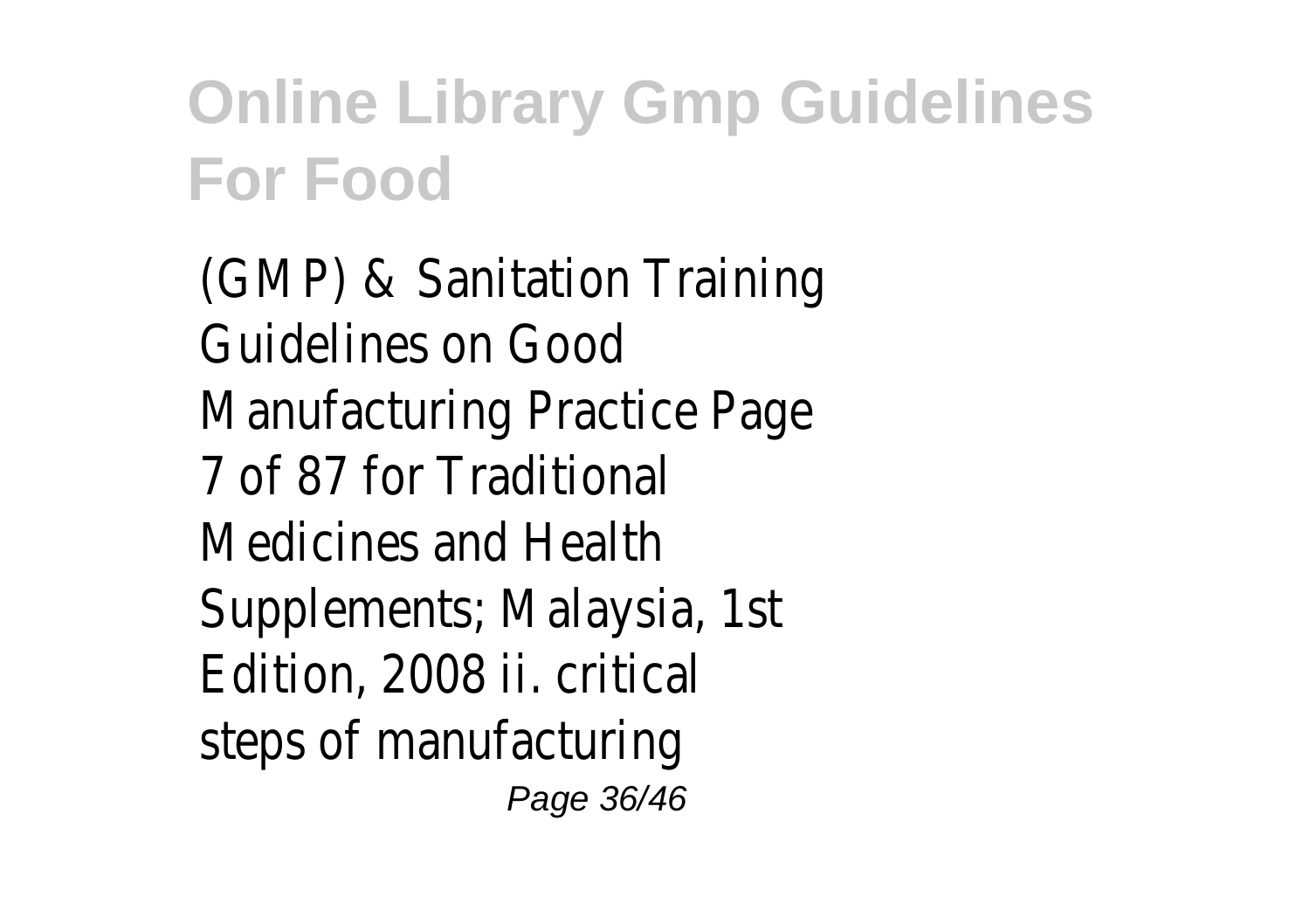processes and significant changes to the process are verified or validated; iii. all necessary facilities for GMP are provided including: a.

2020 Guide to GMP Page 37/46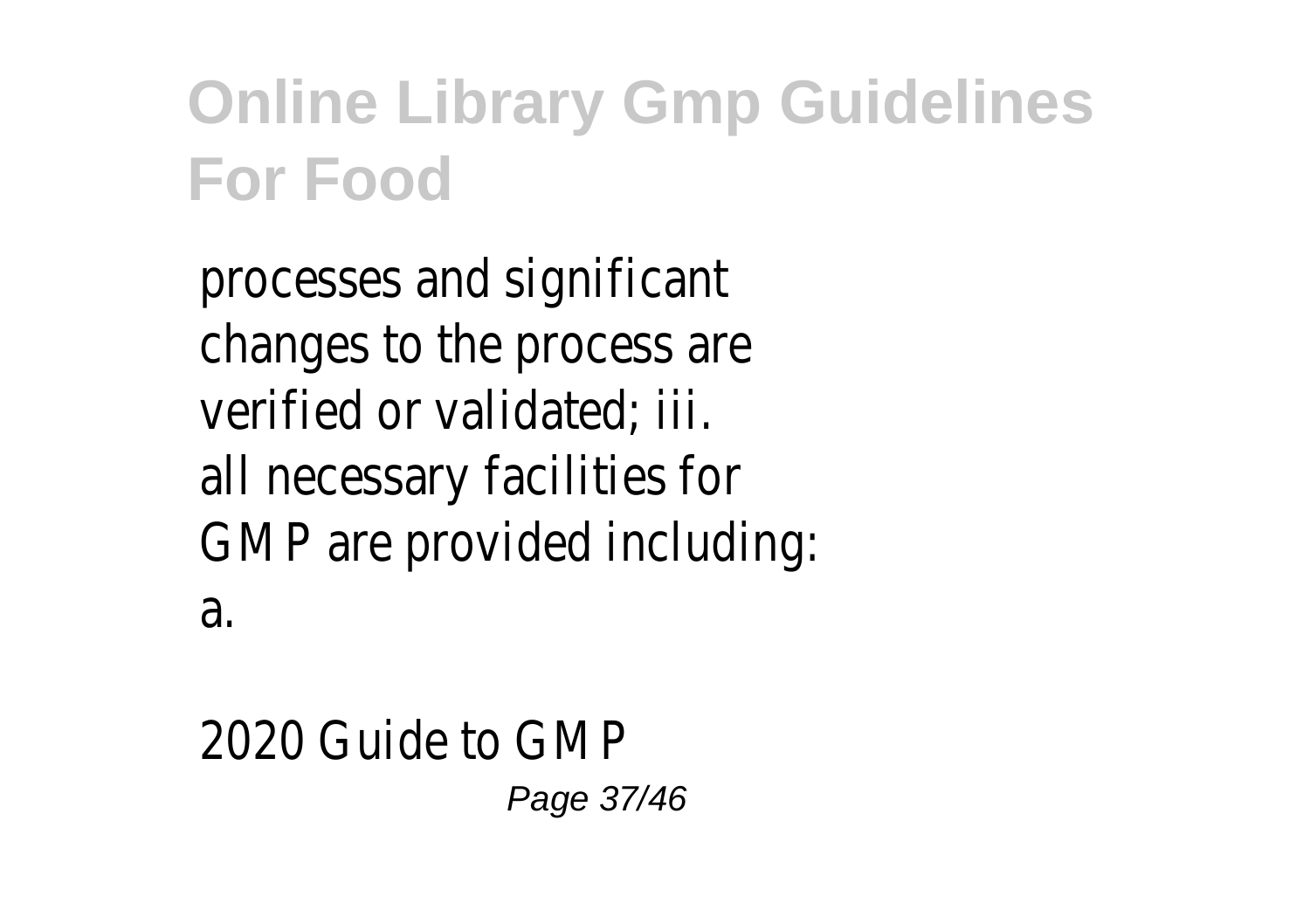Compliance: Food, Pharma, Supplements ... The document attests companies with a food safety management system compatible with the GMP requirements and which have been checked by audit bodies and

Page 38/46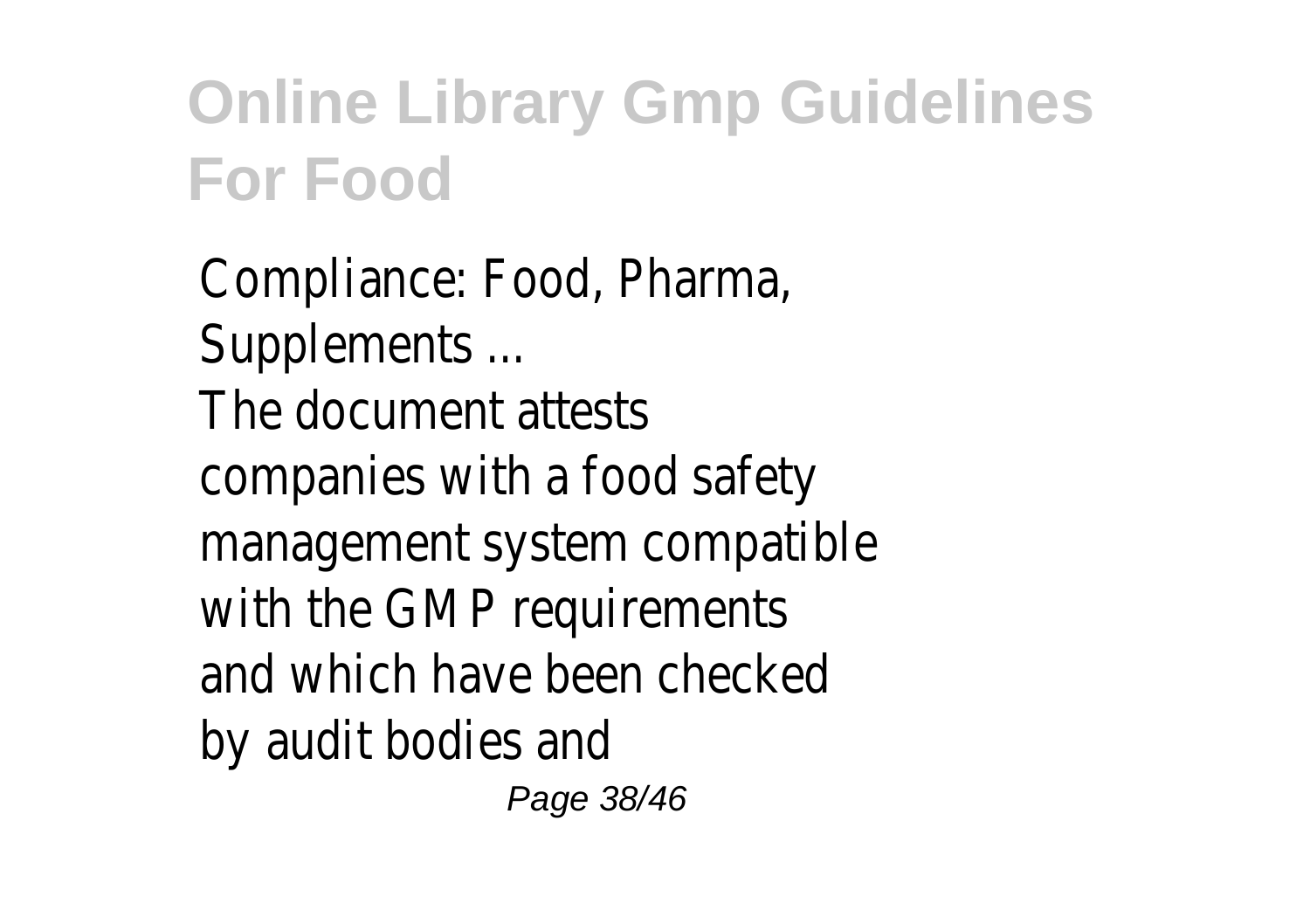authorities. The legal basis of the guideline is based on the EU regulation No. 2023/2006 on good manufacturing practice for materials and articles intended to come into contact with food.

Page 39/46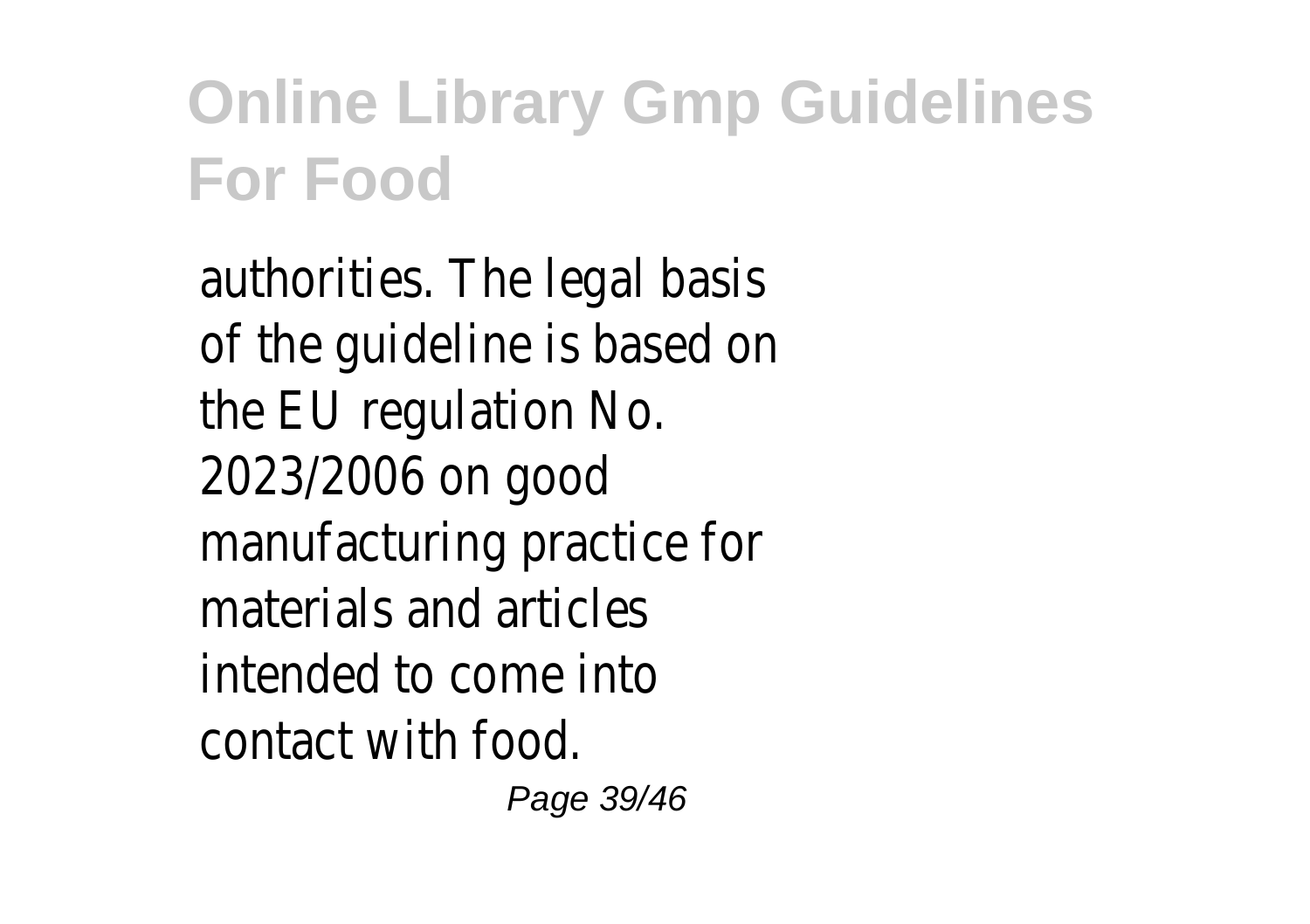Current Good Manufacturing Practice (CGMP) Regulations | FDA regulatory requirements, FDA's GMP standards for food contact materials are set forth in Section 174.5 of

Page 40/46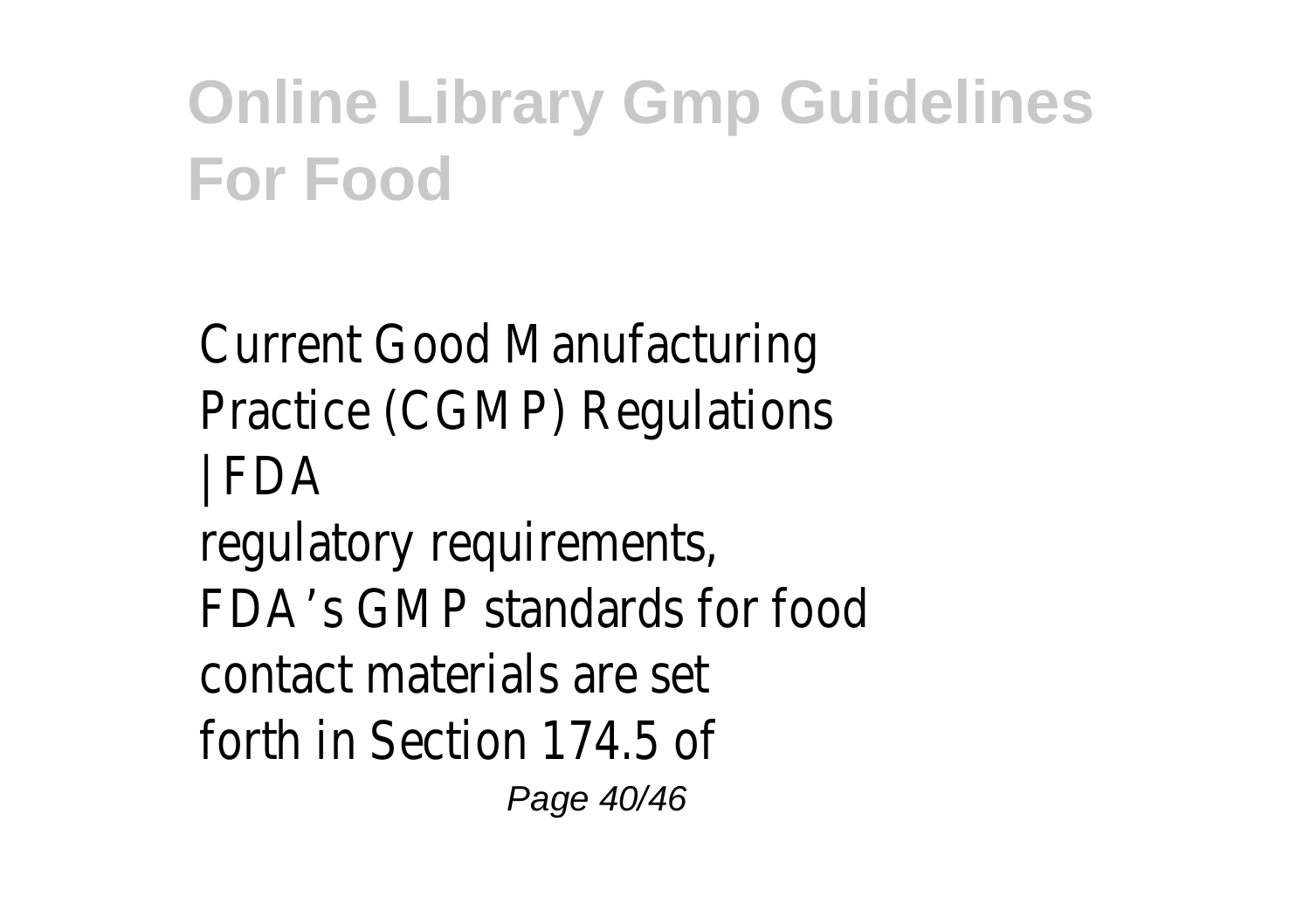the food additive regulations (21 C.F.R. § 174.5). Section 174.5 simply states the requirement that the regulations for food contact materials are predicated by the requirements of good Page 41/46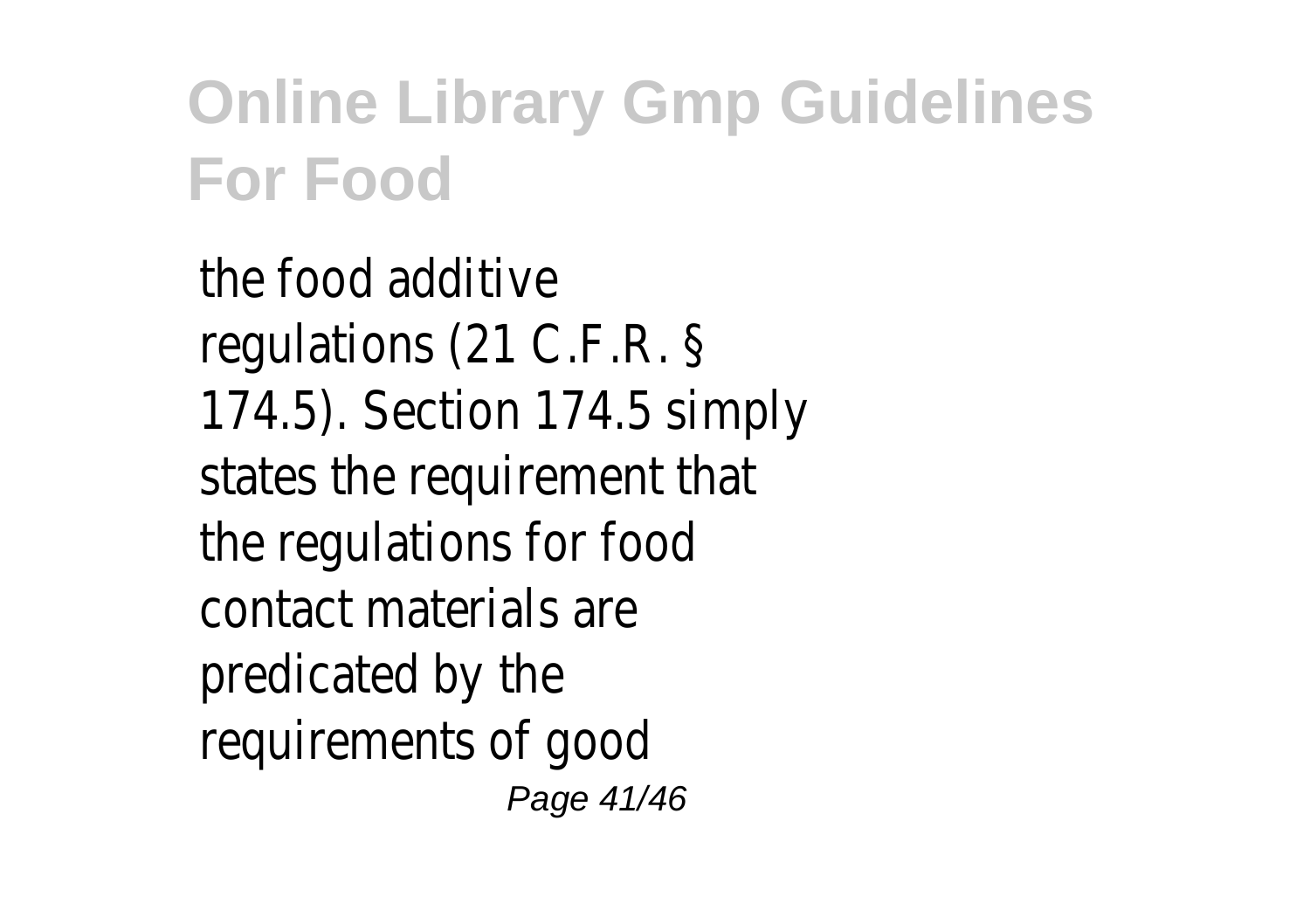manufacturing practice.

Good manufacturing practice | European Medicines Agency EuPIA Guideline on Printing Inks applied to the non-food contact surface of food packaging materials and

Page 42/46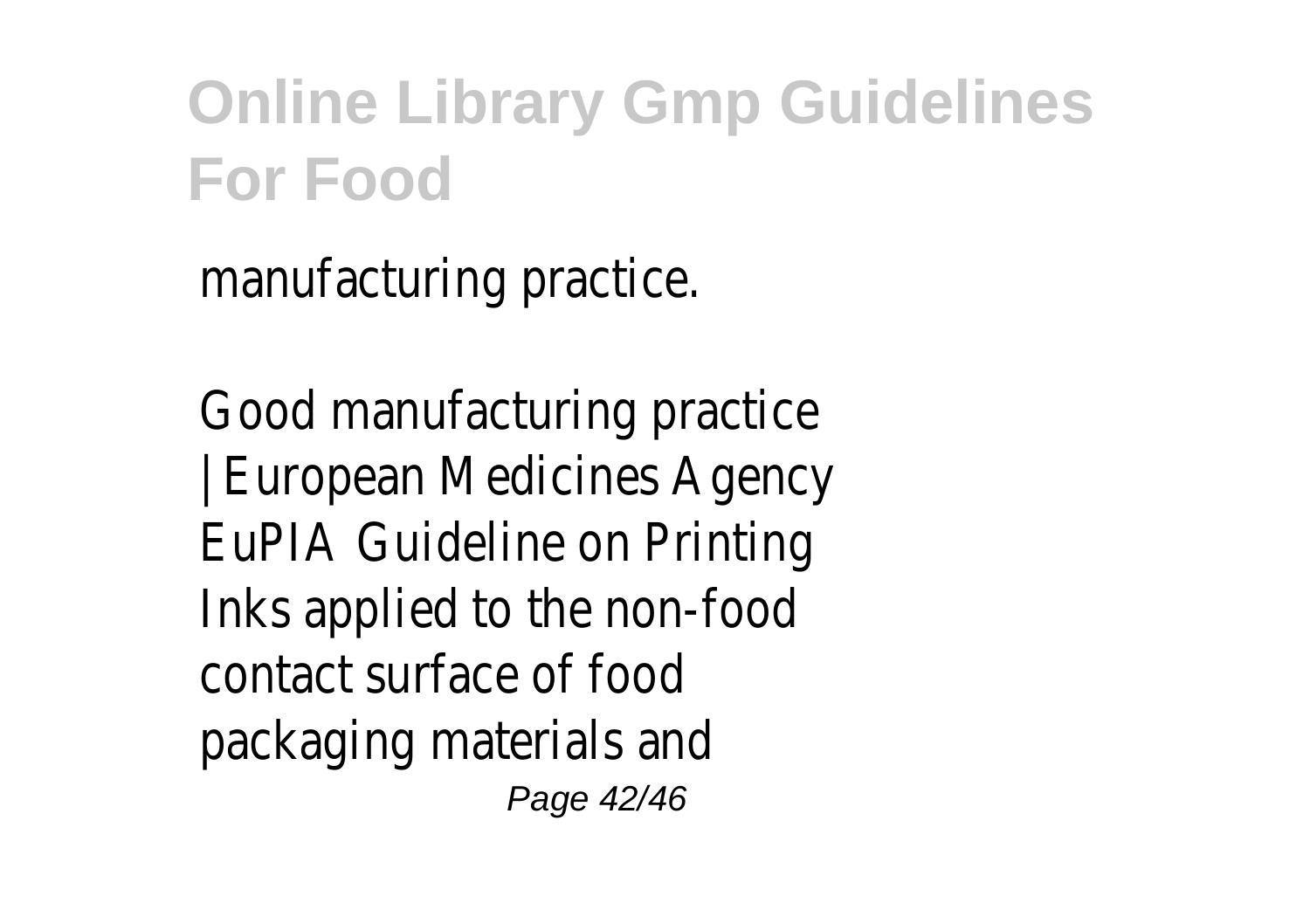articles – November 2011 4 manufacturing site. The manufacturer of the packaging and the filler are responsible for the properties of the food packaging and its compliance with legal requirements.

Page 43/46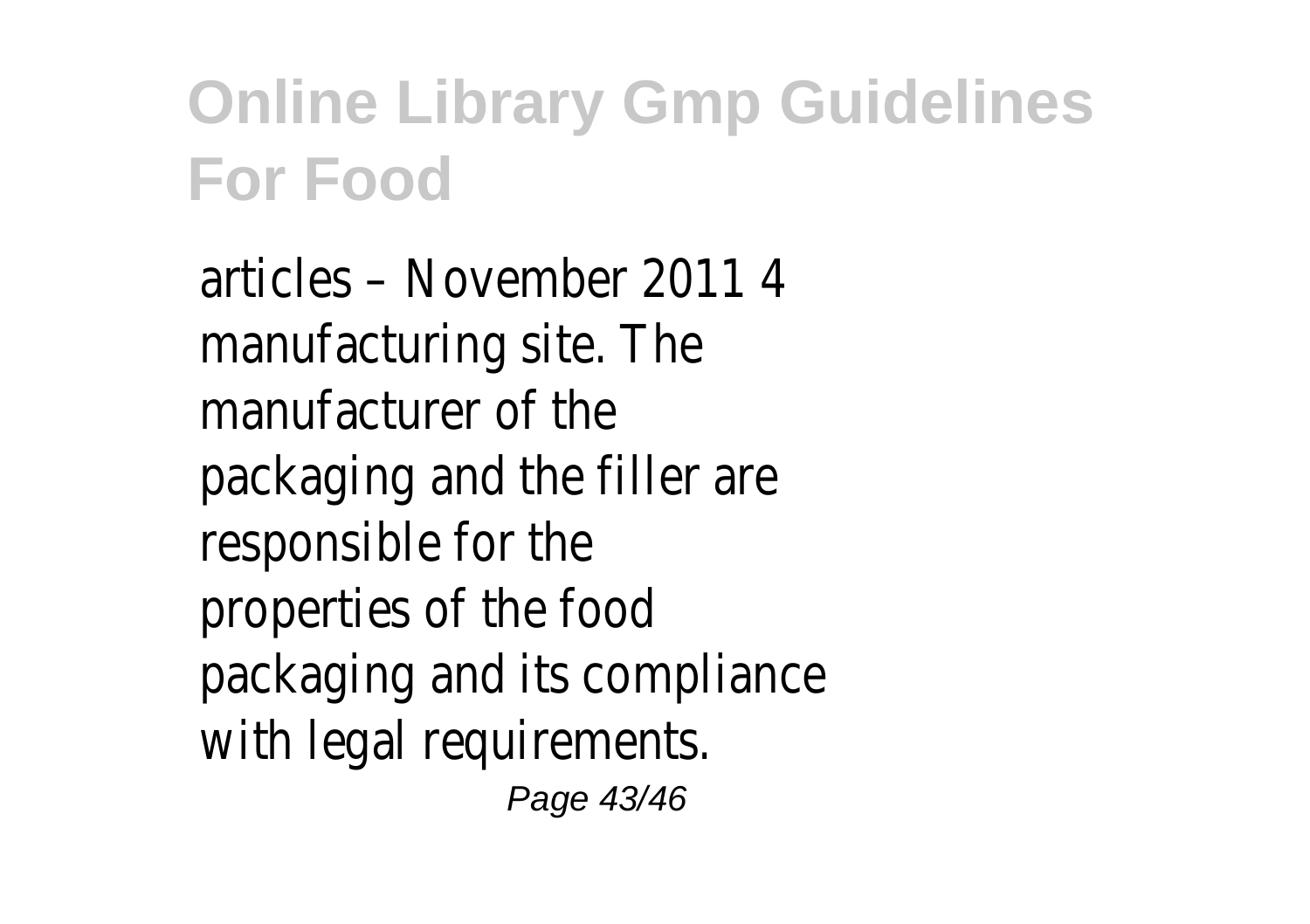Good Manufacturing Practices - Canada.ca Current food good manufacturing practices (GMPs) are published in Title 21 of the Code of Federal Regulations, Part Page 44/46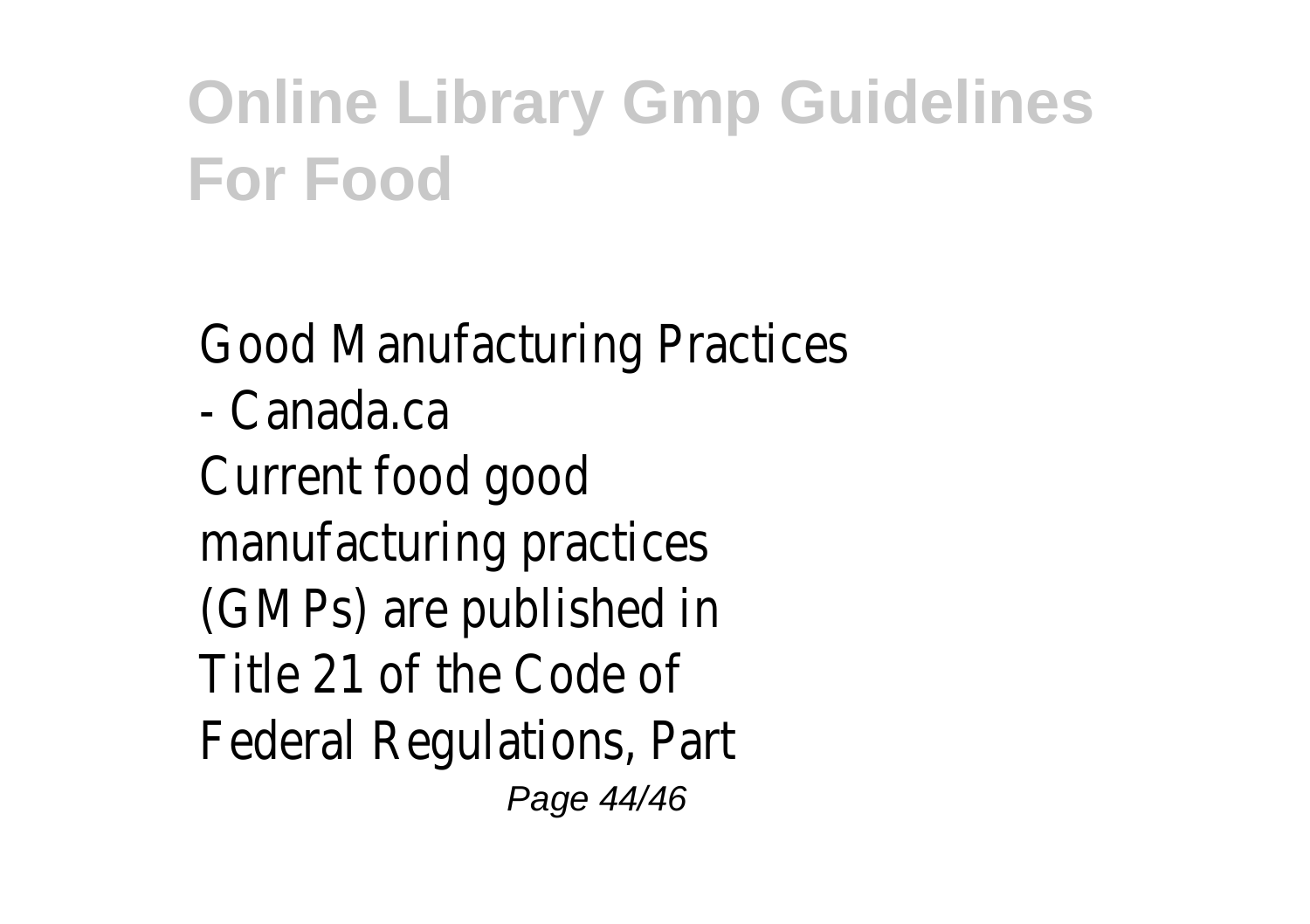110 (21 CFR 110). GMPs describe the methods, equipment, facilities, and controls ...

Copyright code : [88c7e14eeead632214f7d6d4e906](/search-book/88c7e14eeead632214f7d6d4e906d562)

Page 45/46